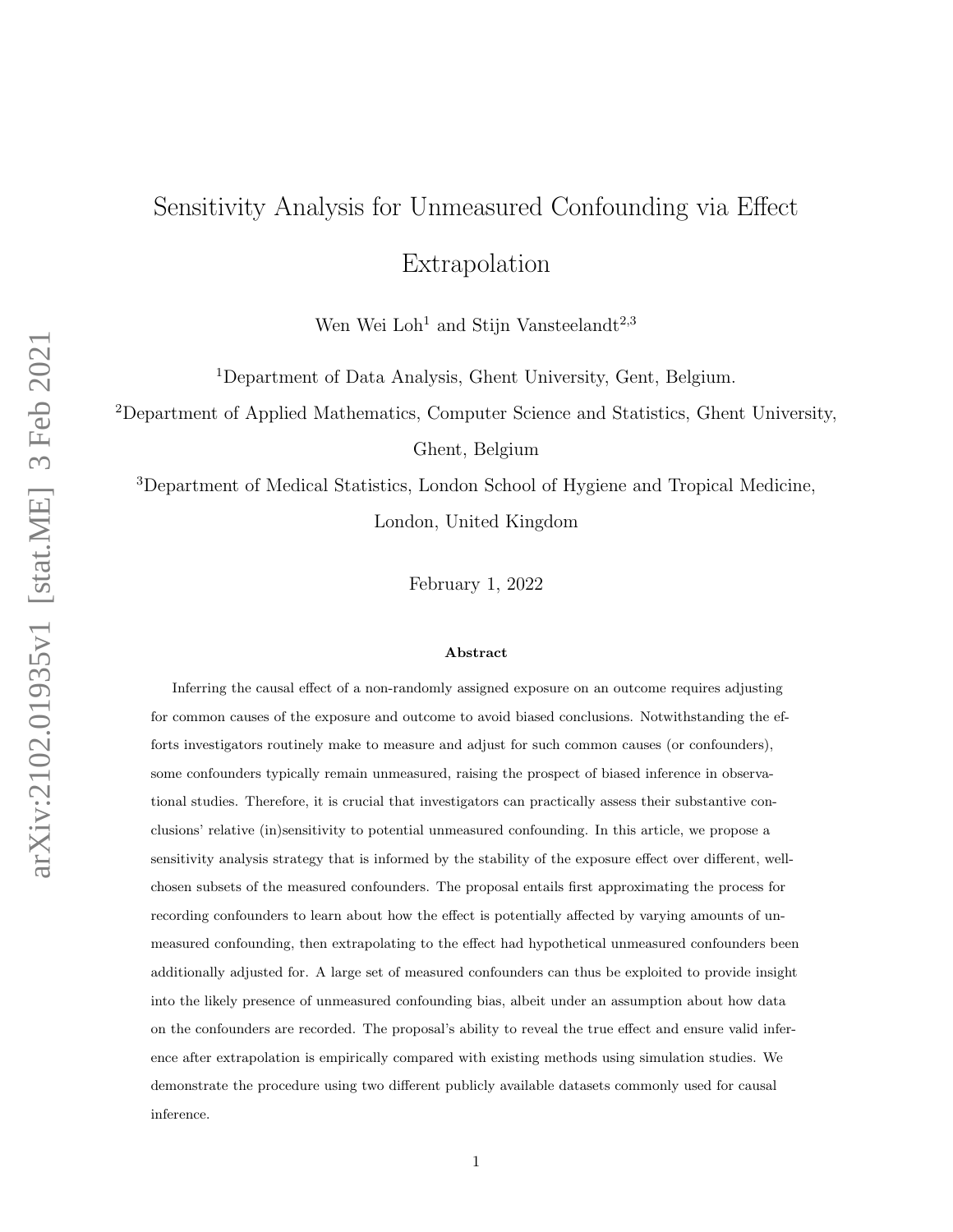Keywords: Causal inference, Hidden bias, Observational studies, Residual confounding, Uncontrolled confounding, Unobserved confounding

#### INTRODUCTION

When inferring the causal effect of a non-randomly assigned (point) exposure on an outcome, common causes (i.e., confounders) of both exposure and outcome that are unadjusted for can induce associations that lead to biased estimates. Investigators therefore strive to measure as many (pertinent) confounders as possible when analyzing data from observational studies in efforts to eliminate such biases due to unmeasured confounding. But in most realistic settings, some confounders remain unadjusted for, raising the prospect of such biases being merely reduced, but not entirely eliminated. For example, there may be either confounders that are unfeasible or impractical to observe or record  $31$ , or (measured) confounders excluded by routine variable selection techniques [40](#page-12-1). It is therefore crucial that investigators can practically assess the relative stability of their conclusions to dormant confounding that remains unadjusted for.

### PROPOSED SENSITIVITY ANALYSIS STRATEGY

In this paper, we propose a novel sensitivity analysis strategy to assess how different the conclusions would be after removing unmeasured confounding. To understand the proposal, consider the following thought experiment based on an illustration presented later. Suppose that you were given data from a simple randomized trial on a (dichotomous) AIDS therapeutic treatment, an outcome measuring patients' CD4 T cell count, and a collection of baseline covariates. However, suppose that you were not told that the data originated from a randomized experiment. Then upon analyzing the data, you would observe that regardless of the covariates adjusted for, roughly the same average treatment effect estimate is obtained. The relative stability of the effect estimates, across different adjustment sets, would allow you to gain confidence that the data might have originated from a randomized experiment. This confidence would grow as more and more covariates (beyond the initial collection) are subsequently recorded, and you keep on observing a stability in the average treatment effect estimate that is maintained over larger and larger adjustment sets.

What we learn from the above thought experiment is that a large set of measured covariates can be exploited to provide insight into the likely presence of unmeasured confounding bias, albeit under an assumption about how the confounders are recorded. In particular, we assume that under repeated sampling, covariates are chosen (from a possibly infinitely large collection) according to some sampling mechanism, such that each confounder that simultaneously influences exposure and outcome has a positive (nonzero) probability, or likelihood, of being recorded (and adjusted for). Confounders that are unadjusted for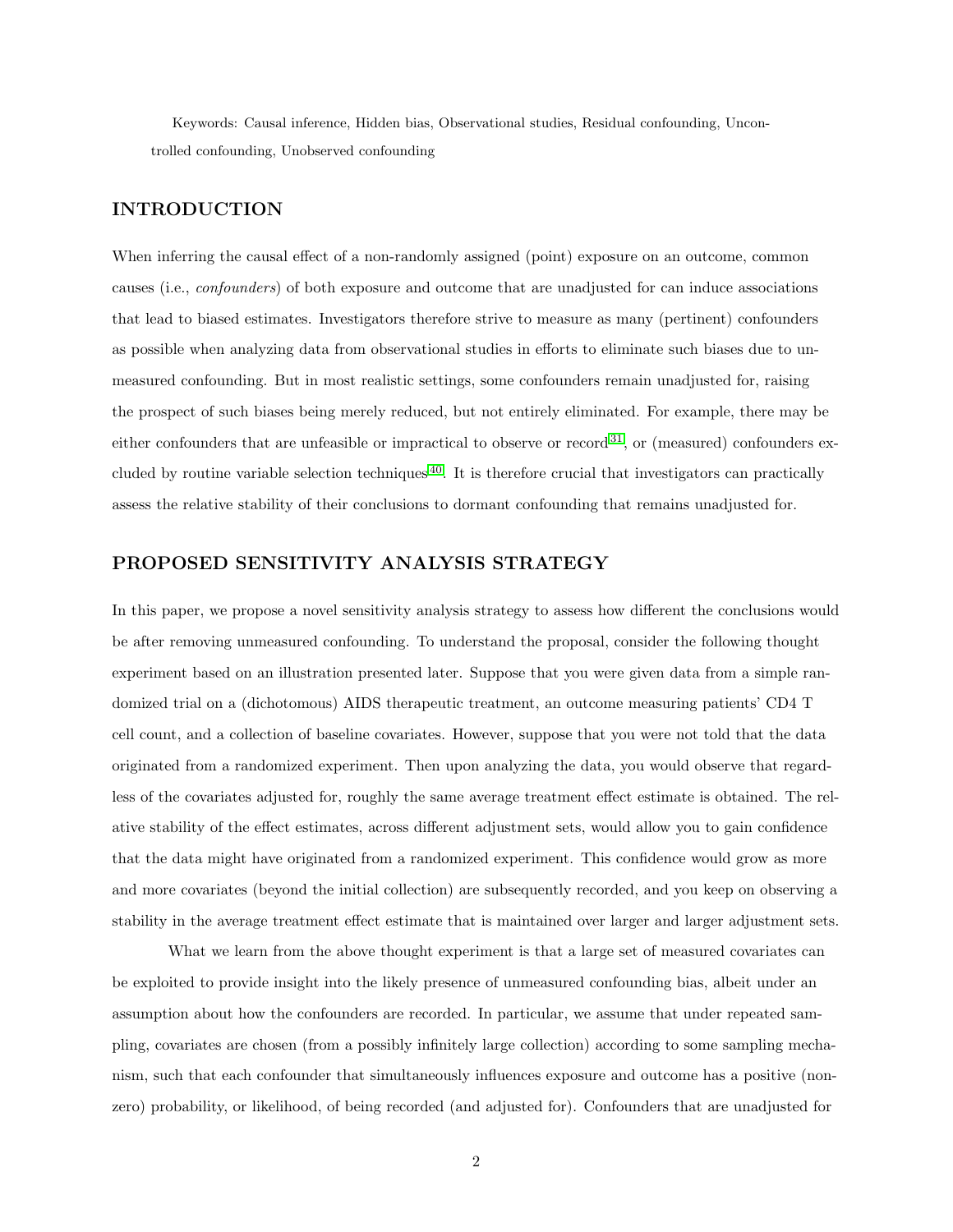would thus induce unmeasured confounding, and result in biased effects. But if that sampling mechanism is well understood, then the bias due to unmeasured confounding can be eliminated, by extrapolating the observable behavior of the effects adjusting for the measured confounders to recover the (true) effect had the entire collection of confounders been adjusted for. Indeed, suppose for instance that the measured confounders form a random subset of all confounders, where each confounder has an equal probability of being recorded. Our proposal mimics the sampling mechanism as follows. Starting with the set of measured confounders, randomly select a confounder and eliminate it from adjustment so that it can be considered to be unmeasured. Assuming a sufficiently large sample size so that sampling variability can be ignored, calculate the (population-averaged) exposure effect adjusting for only the retained confounders. Repeat this process of intentionally eliminating from adjustment a single confounder one at a time, until no confounders are adjusted for. We can now probe how the (biased) effects change with different amounts of unmeasured confounding; furthermore, we can extrapolate to the (unbiased) effect adjusting for the entire collection of confounders. In practice, however, because the sampling mechanism through which confounders are recorded for adjustment is less well understood, we propose a more heuristic approach to approximate the (non-random) process for recording confounders.

# SENSITIVITY ANALYSIS VIA EFFECT EXTRAPOLATION

#### Intentionally eliminating measured covariates from adjustment

The proposal proceeds by eliminating measured covariates one at a time to intentionally induce unmeasured confounding. Ideally, the order of elimination should be determined using information about the investigators' process for recording confounders. But such information may be difficult to precisely quantify in practice. In this paper, we will thus proceed under the assumption that the covariates exerting the strongest impact on the effect are prioritized to be recorded (and adjusted for) first. We propose a dataadaptive approach to mimic such a process. For simplicity we will initially ignore any sampling variability. Starting with the set of measured covariates, eliminate the covariate that causes the smallest change in the (population-averaged) exposure effect when unadjusted for, so that the covariate can be considered as unmeasured. Repeat this until no covariates remain for adjustment. Under this assumed process, covariates that are eliminated earlier have lower priority for confounding adjustment and thus the weakest impact on the effect.

To aid visualizing the impact of unmeasured confounding on the effect, we partition the space of all possible covariate subsets into orbits <sup>[10](#page-10-0)</sup>, where the *j*-th orbit comprises all subsets with  $j + 1$  covariates, including an intercept. Let J denote the total number of measured covariates so that there are  $J+1$  differ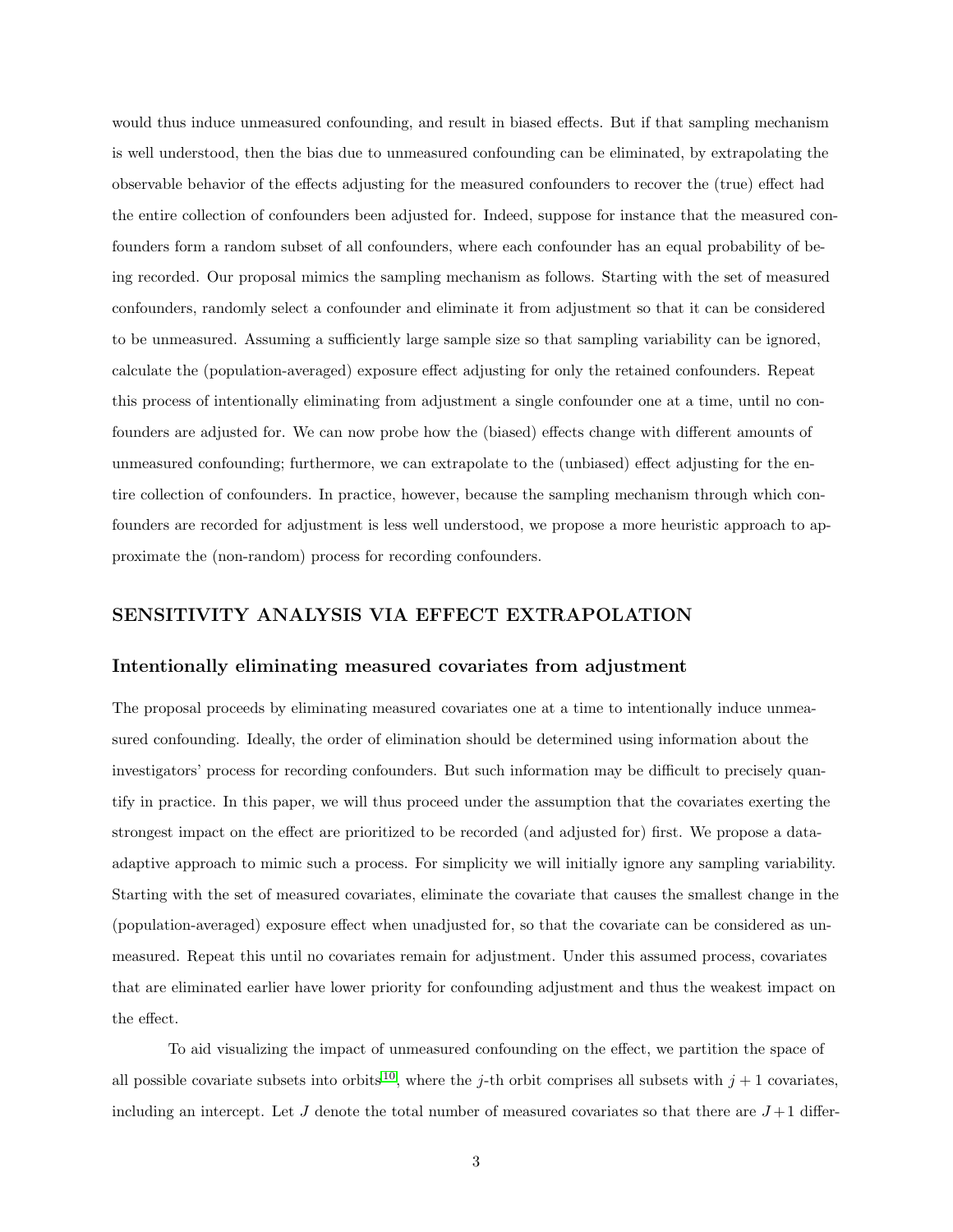ent orbits. We briefly introduce the notation as follows. In a sample of size n, for individual  $i = 1, \ldots, n$ , denote the binary exposure by  $A_i$  and the outcome of interest by  $Y_i$ . Let  $Y_i^a$  denote the potential outcome for  $Y_i$  if, possibly counter to fact, individual i had been assigned to exposure level  $A_i = a$ . In this paper, our interest is in the marginal exposure effect, defined as  $\psi = E(Y^1) - E(Y^0)$ . The first part proceeds by repeating the following steps for each orbit indexed by  $j = J, \ldots, 1$ .

- 1. Let  $L^{j+1}$  denote the subset of covariates remaining in the  $(j + 1)$ -th orbit. When  $j = J$ , let  $L^{J+1}$ denote the full set containing all measured covariates and the constant (intercept) 1. Denote each of the covariates in  $L^{j+1}$  by  $L^{j+1,k}, k = 1, \ldots, j$ . These j covariates are therefore candidates to be eliminated from confounding adjustment in the j-th orbit.
- 2. For  $k = 1, \ldots, j$ , calculate the exposure effect estimator conditional on the covariates in  $L^{j+1}$  excluding the single covariate  $L^{j+1,k}$ , i.e.,  $(L^{j+1} \setminus L^{j+1,k})$ , which we denote simply by  $\hat{\psi}_{j+1,k}$ .
- 3. Let  $\psi_{j+1,k} = \mathbb{E}(\widehat{\psi}_{j+1,k})$  denote the expected value of the effect estimator, and  $\psi_{j+1} = \mathbb{E}(\widehat{\psi}_{j+1})$  denote the expected value adjusting for the covariates in  $L^{j+1}$ . We will first explain how to proceed when the true values of the (asymptotic) expectations  $\psi_{j+1,k}$  and  $\psi_{j+1}$  are known, so that the true bias caused by each candidate confounder being unadjusted for can be determined exactly. Let  $k^*$ denote the index of the candidate confounder that yields the smallest (squared) magnitude of the following difference:

<span id="page-3-0"></span>
$$
k^* = \underset{k}{\arg\min} (\psi_{j+1,k} - \psi_{j+1})^2.
$$
 (1)

Define the subset of remaining covariates in the j-th orbit to be  $L^j = (L^{j+1} \setminus L^{j+1,k^*})$ . Denote the effect estimator that adjusts for only the (retained) confounders in  $L^j$  by  $\hat{\psi}_j = \hat{\psi}_{j+1,k^*}$ .

Repeating the steps above for  $j = J, \ldots, 1$ , returns a sequence of (nested) covariate subsets  $L^{J+1} \supset \ldots \supset$  $L^1$ , where a single, different measured covariate is dropped in each orbit, relative to those in the previous (larger) orbit. Each subset indexes an effect so that the sequence of effect estimators,  $\hat{\psi}_{J+1}, \ldots, \hat{\psi}_1$ , quantifies the impact of unmeasured confounding induced by eliminating covariates from adjustment in turn.

The assumption that  $\psi_{j+1,k}$  and  $\psi_{j+1}$  are known when evaluating the criterion [\(1\)](#page-3-0) can only be considered to hold approximately in very large samples where sampling error can be ignored. Otherwise, estimators are needed to approximate [\(1\)](#page-3-0). Asymptotically unbiased estimators may nonetheless suffer from inaccuracies in finite samples due to sampling variability, so that merely plugging in the (sample) estimators for the (population) effects can produce incorrect results. To see why, consider a confounder that is strongly associated with exposure, but weakly associated with outcome, so that it causes only a small (true) bias when unadjusted for. But adjusting for this confounder reduces the precision of the effect esti-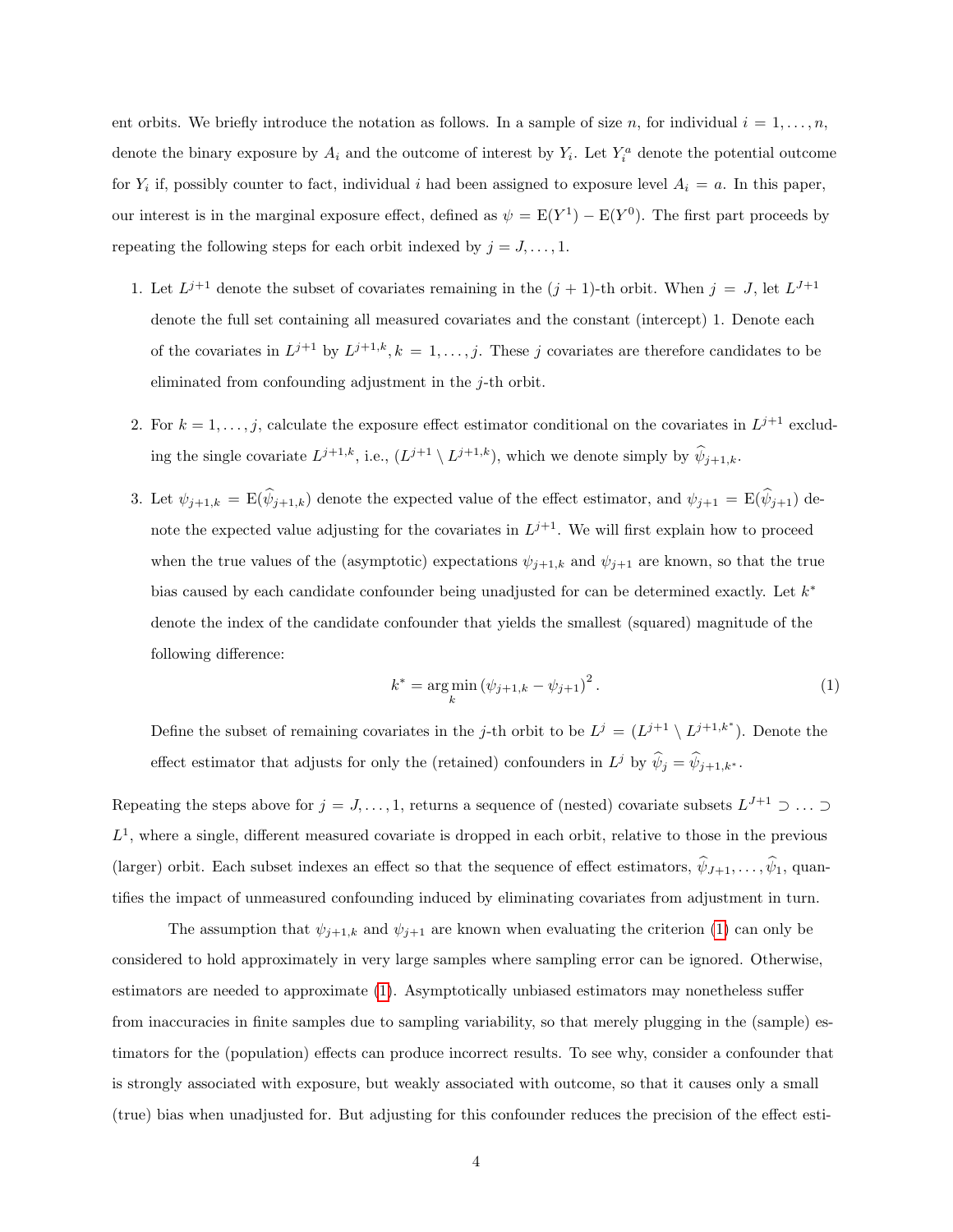mator<sup>[2](#page-9-0)</sup>, so that the observable change in estimated effect may be deceptively large relative to the true bias when the confounder is eliminated, simply due to sampling variability. The sampling uncertainty of the effect estimators can be acknowledged to more accurately assess the true biases due to unmeasured confounding as follows. Let  $\hat{\psi}_j$  and  $\hat{\psi}_{j'}$  denote the effect estimators from two different orbits, e.g., j and j'. The expectation of the squared difference between the estimators can thus be decomposed as:

$$
\mathcal{E}\left\{ \left(\widehat{\psi}_j - \widehat{\psi}_{j'}\right)^2 \right\} = \mathcal{E}\left[ \left\{ \widehat{\psi}_j - \widehat{\psi}_{j'} - (\psi_j - \psi_{j'}) + (\psi_j - \psi_{j'}) \right\}^2 \right]
$$
  
\n
$$
= \mathcal{V}\left(\widehat{\psi}_j - \widehat{\psi}_{j'}\right) + (\psi_j - \psi_{j'})^2 + 2\mathcal{E}\left[ \left\{ \widehat{\psi}_j - \widehat{\psi}_{j'} - (\psi_j - \psi_{j'}) \right\} (\psi_j - \psi_{j'}) \right]
$$
  
\n
$$
= \mathcal{V}\left(\widehat{\psi}_j - \widehat{\psi}_{j'}\right) + (\psi_j - \psi_{j'})^2,
$$

where  $V(X)$  denotes the asymptotic variance of X. The last equality follows from the asymptotic unbiasedness of  $\psi_j$  and  $\psi_{j'}$ . By considering a squared difference between the effects in [\(1\)](#page-3-0), the squared difference between the corresponding estimators is no longer an unbiased estimator, with bias proportional to the (population) variance of the difference between the effect estimators. The "debiased" squared difference between the effects is thus  $(\psi_j - \psi_{j'})^2 = E\left\{ \left( \widehat{\psi}_j - \widehat{\psi}_{j'} \right)^2 \right\} - V\left( \widehat{\psi}_j - \widehat{\psi}_{j'} \right)$ . In practice, values of [\(1\)](#page-3-0) can be calculated by plugging in the sample estimator for the population mean, and the (asymptotic) variance estimator for the population variance; i.e.,  $(\hat{\psi}_{j+1,k} - \hat{\psi}_{j+1})^2 - \hat{V}(\hat{\psi}_{j+1,k} - \hat{\psi}_{j+1})$ . When this quantity is non-positive in practice, we will simply set its value to zero; when there are multiple covariates with the same zero value, we will randomly select a covariate among these to be eliminated. The sampling variability of the estimates is thus recognized (and removed) when assessing the potential bias caused by eliminating each candidate confounder from adjustment. Because these sample approximations can be imperfect, we defer to future work investigating other (computationally-intensive) methods, such as cross fitting, to more precisely estimate the true changes in the population-level effects between orbits.

To facilitate comparing effect estimators that condition on different confounders across orbits when evaluating non-collapsible effect measures  $17$ , we recommend focusing on the same (marginal) estimand to avoid falsely interpreting changes in the estimated effects due to non-collapsibility as a result of the eliminated confounders' influence on the effect. We will therefore employ an effect estimator based on doubly robust standardization<sup>[36](#page-12-2)</sup> to ensure that the selected sequence of confounders is determined using a collapsible measure. The differences between the exposure effect estimators, and the associated variances, can be consistently estimated under settings with (non-)linear parametric regression models for the exposure and the outcome. This approach delivers an unbiased estimator if either the outcome or the exposure model is correctly specified, without amplifying biases that may arise due to the misspecified model. Fur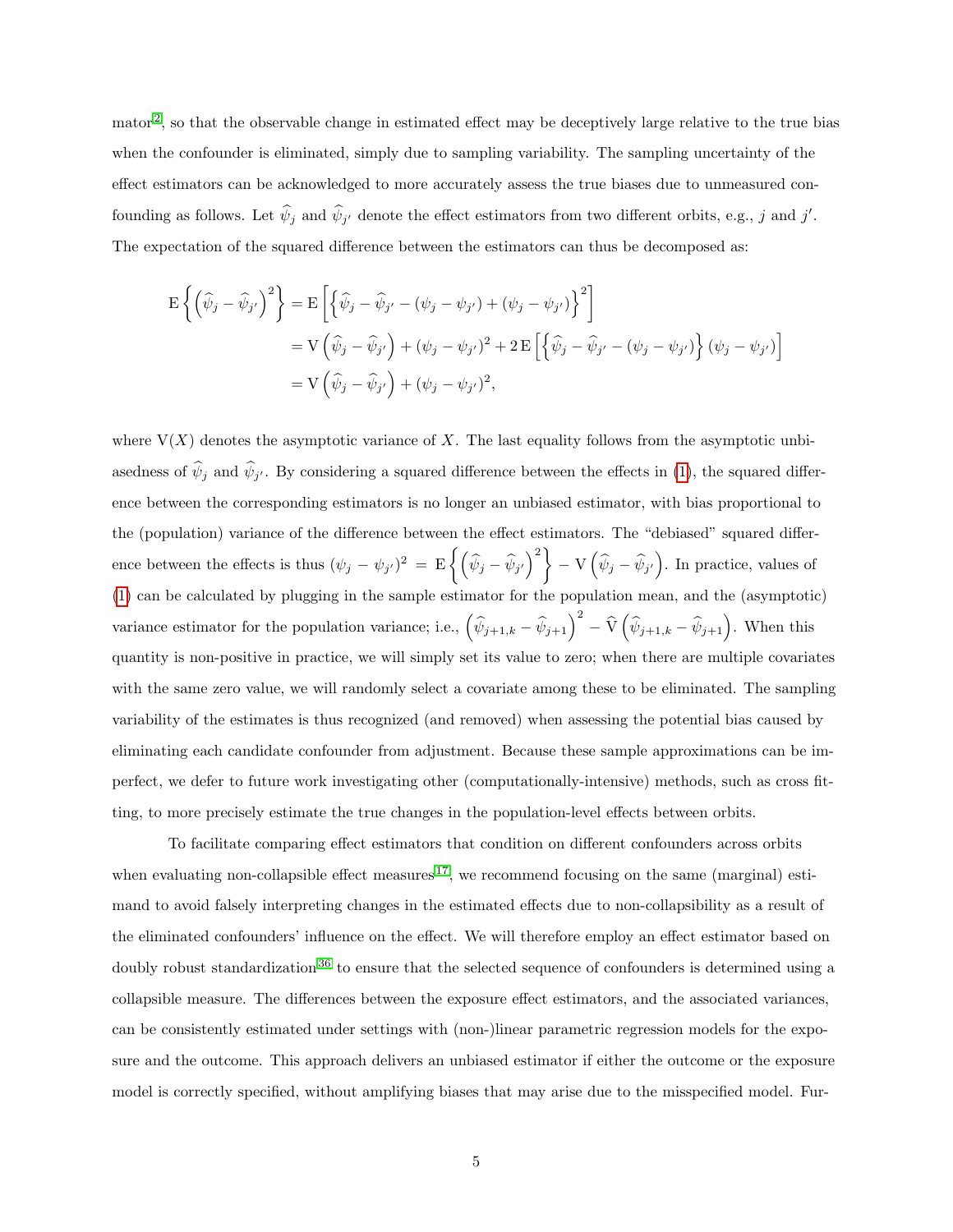thermore, the (asymptotic) variance estimator needed to calculate [\(1\)](#page-3-0) can be derived in closed form for computational efficiency. We describe how to calculate this quantity, including the effect estimator in a given orbit, in Appendix [A.](#page-14-0) In principle, any criterion can be used in place of [\(1\)](#page-3-0) to eliminate the confounders in turn toward mimicking (or realizing) the process of recording confounders for adjustment. For example, theoretical background or study design knowledge, or empirical covariate prioritization or importance measures  $22,39$  $22,39$ , can be exploited.

#### Accounting for sampling uncertainty in the effect estimators

We have sought to construct the (ideal) sequence in which covariates are eliminated from adjustment in turn using the true causal effects in [\(1\)](#page-3-0). But the inherent sampling uncertainty of the estimators only permits "guessing" what the sequence should be. To acknowledge the uncertainty, we will give the data several opportunities to approximate the (true) process of prioritizing covariates for adjustment, by perturbing the sequence to express our uncertainty about the effects while investigating unknown confounding.

We describe how to construct a perturbed sequence by modifying steps 2 and 3 of the proposed procedure, and defer technical details to Appendix [A.](#page-14-0) In step 2, for each candidate confounder indexed by k, determine the maximum likelihood estimates (MLEs) of the (coefficients in the) exposure and outcome models used to calculate the effect estimator  $\hat{\psi}_{j+1,k}$ . Then randomly draw a value of the estimated outcome model coefficients from their joint sampling distribution. Calculate the perturbed effect estimator using the randomly drawn coefficient values, which we denote by  $\tilde{\psi}_{j+1,k}$ . Hence  $\tilde{\psi}_{j+1,k}$  varies from  $\widehat{\psi}_{j+1,k}$  on the basis of sampling uncertainty, where the former is based on a random draw from the estimated coefficients' sampling distribution, and the latter is based on the MLE of the coefficients. In step 3, the confounder to be eliminated from adjustment can then be determined using the perturbed estimators  $\tilde{\psi}_{j+1,k}$ , and  $\tilde{\psi}_{j+1}$ , in place of  $\hat{\psi}_{j+1,k}$ , and  $\hat{\psi}_{j+1}$ ; in other words, set  $k^* = \underset{k}{\arg\min}$  $\left(\tilde{\psi}_{j+1,k}-\tilde{\psi}_{j+1}\right)^2$  –  $\widehat{V}(\tilde{\psi}_{j+1,k} - \tilde{\psi}_{j+1})$ . The values of the resulting sequence of perturbed effect estimators,  $\tilde{\psi}_{J+1}, \ldots, \tilde{\psi}_1$ , will thus differ from the observed sequence (which is based on the MLEs), even when the covariates are eliminated in the same order. A Monte Carlo sampling distribution can be readily obtained by constructing e.g.,  $B = 500$  perturbed sequences.

Ideally, when the precise probability model for recording confounders is known, the perturbed effect estimators should be constructed using random draws from the implied joint sampling distribution of the model coefficients across all orbits. The reduced variability of the effect estimators due to the sequence for eliminating covariates being known would likely yield a trajectory that fluctuates less between orbits. A Bayesian approach may facilitate estimating such a sampling distribution, e.g., in terms of the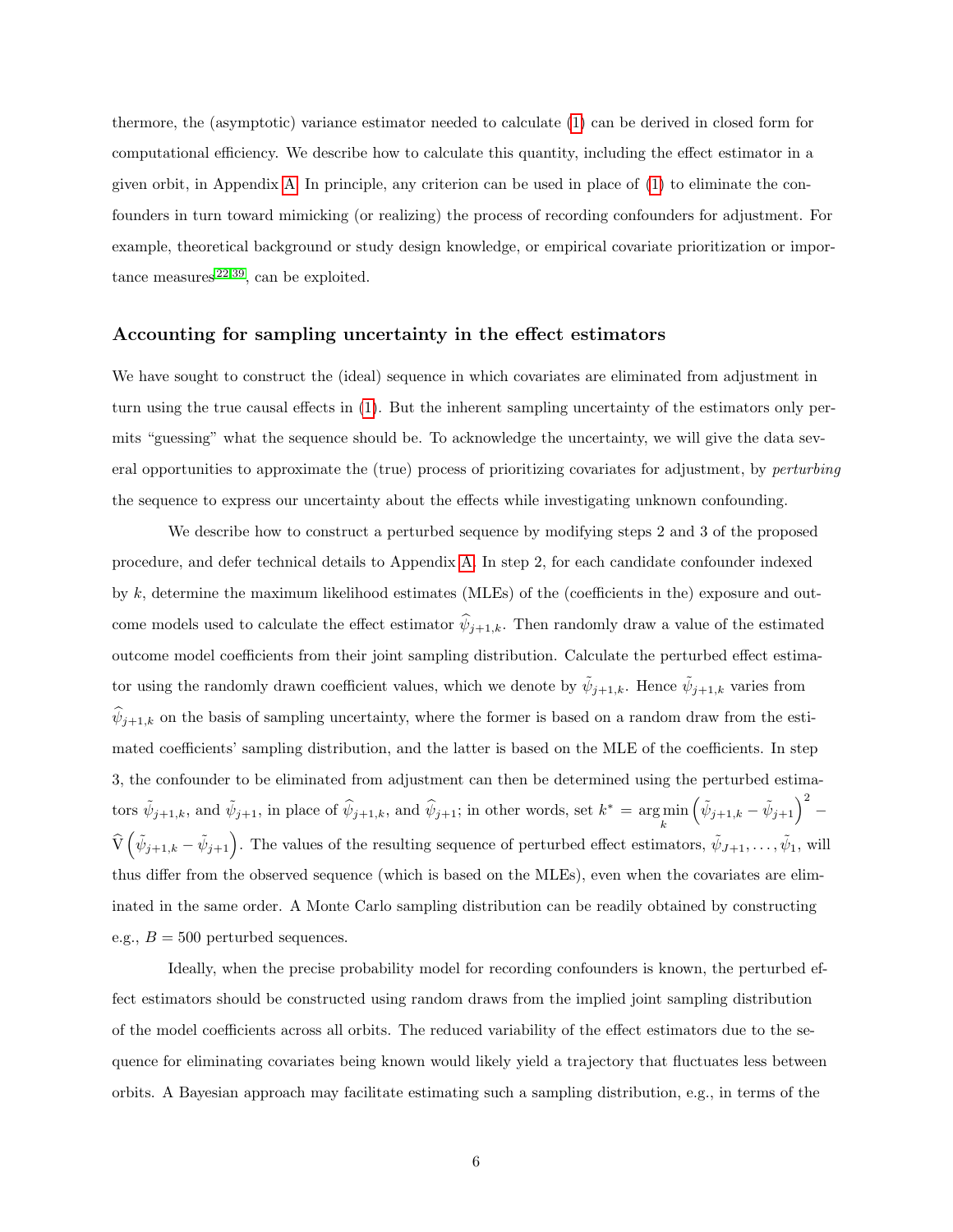(marginal) posterior probabilities of adjusting for each covariate. Because we have focused on the conceptual development of the proposed sensitivity analysis in this paper, more complex approaches to sample sequences of effect estimators from their joint distribution are deferred to future work.

#### Extrapolating to the effect adjusting for unmeasured confounders

In the second part of the proposed strategy, we extrapolate each unique sequence of (biased) effect estimators to the predicted (unbiased) effect, had additional hypothetical confounders been further adjusted for. The assumption that there exists a (possibly infinitely) large collection of covariates, among which only a subset is revealed for confounding adjustment, and no covariate is precluded from being recorded (and adjusted for) under some unknown sampling mechanism is therefore necessary. In particular, under repeated observed samples we may each time observe a different set of measured covariates (where some are possibly sampled with unit probability, but none are sampled with zero probability), so that in the long run, across many repeated samples, even the weakest confounders (that are most likely to remain unmeasured) can be adjusted for.

We will fit a natural cubic spline to each (perturbed) sequence of exposure effect estimators, e.g.,  $\hat{\psi}_j, j = 1, \ldots, J + 1$ , with the number of measured covariates adjusted for  $(0, \ldots, J)$ , after excluding the intercept) as a predictor. Natural cubic splines permit flexibly evaluating the trajectory of the exposure effect estimator as unmeasured confounding is reduced one covariate at a time. The predicted value of the effect estimator, had a given number of hypothetical confounders been further adjusted for, can then be (linearly) extrapolated to. Suggestions on fitting natural cubic splines in practice are described in Appendix [B.](#page-16-0) This second part of the strategy is inspired by the Simulation Extrapolation (SIMEX) approach [9](#page-10-1) for different settings with measurement error in regression predictors.

To express uncertainty, a  $100(1 - \alpha)$ % Wald confidence interval (CI) may be constructed for each sequence of effect estimators; i.e.,  $\hat{\psi}_j \pm z_{1-\alpha/2} \sqrt{\hat{\mathbf{V}}(\hat{\psi}_j)}, j = 1, \ldots, J+1$ , where  $z_{1-\alpha/2}$  is the  $1-\alpha/2$ percentile of a standard normal distribution. Separate natural cubic splines can then be fitted to each endpoint of the CI, and the endpoints similarly extrapolated to a given number of additional hypothetical confounders. Repeating the extrapolations for each perturbed sequence yields  $B$  different extrapolated  $100(1 - \alpha)$ % CIs. For a given number of hypothetical confounders, the extrapolated CIs across all perturbed sequences (including the observed sequence) can be combined into an uncertainty interval. Let the lower (upper) endpoint of the uncertainty interval be the 2.5 (or 97.5) percentile among the lower (or upper) endpoints of all the extrapolated CIs. Using the (symmetric) 95 percentiles reduces the uncertainty intervals' susceptibility to (i) perturbations that yield extreme CIs, and (ii) overly-conservative conclu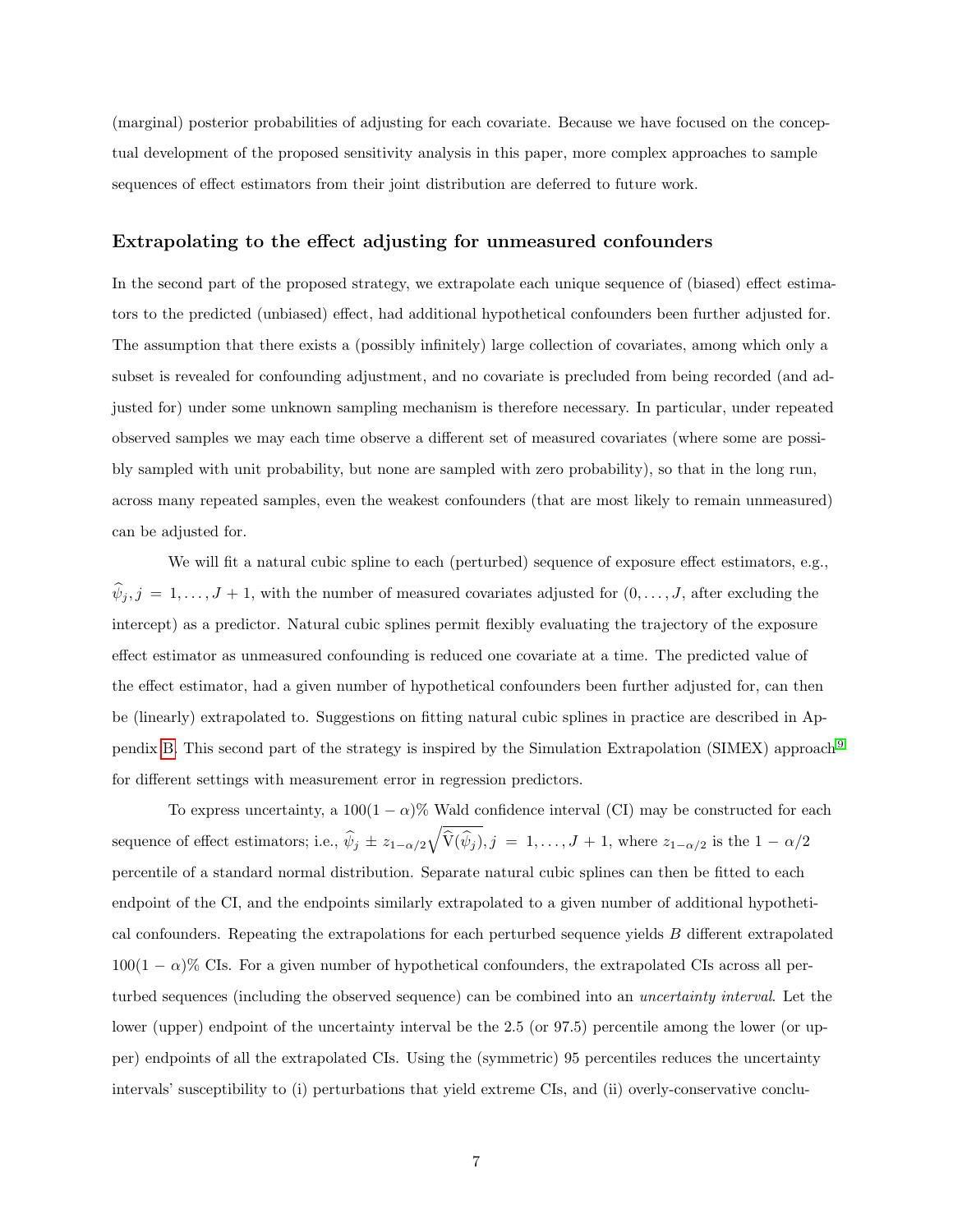sions, as compared to using the minimum (and maximum) of the extrapolated CIs. We show empirically that the uncertainty intervals cover the true effect either at, or above, the nominal level of the constituent CIs under a variety of settings in simulation studies; details are described in Appendix [C.](#page-17-0)

Instead of extrapolating to a given (additional) number of hypothetical confounders, another possibility is to extrapolate to the (smallest) number of confounders for the uncertainty interval to either include or exclude zero so that the statistical significance of the effect estimate changes. The extent of unmeasured confounding required to change the conclusions can thus be quantified in terms of the number of hypothetical (unmeasured) confounders, rather than the strength of a single hypothetical confounder. We develop this interpretation using the illustrations in the next section.

#### ILLUSTRATIONS

We first elaborate on the thought experiment in the introduction to demonstrate how the proposal can reveal a stability in the effect when unmeasured confounding is absent. We use data from an AIDS randomized clinical trial, and defer details to Appendix [D.](#page-23-0) Suppose that knowledge about treatment being randomized, so that confounding of the exposure-outcome relation was unlikely, was hidden from us. Adjusting for different covariates did not greatly affect the exposure effect estimates, as shown by the relatively stable trajectory in Figure [2.](#page-24-0) Across all perturbations, the 95% CIs for the exposure effect excluded zero, even when none of the measured covariates were adjusted for. Based on the extrapolations, adjusting for additional hypothetical confounders appeared unlikely to yield an uncertainty interval that would include zero, suggesting an insensitivity to hypothetical unmeasured confounding.

We next apply the proposal to an observational study on the effectiveness of Right Heart Catheter-ization (RHC) in the initial care of critically ill patients<sup>[8](#page-10-2)</sup>. The exposure variable was defined to be whether or not a patient received an RHC within 24 hours of admission. A binary outcome was defined based on whether a patient died at any time up to 180 days since admission. We considered a reduced dataset with 2707 participants having complete data on 72 covariates (one covariate that was singular in the reduced dataset was dropped), so that the exposure and outcome models with all covariates can be fitted.

The sequence of effect estimators constructed by eliminating covariates one at a time following the criterion in [\(1\)](#page-3-0) is plotted (as empty circles) in Figure [1.](#page-13-0) Adjusting for all the measured covariates yielded an estimated effect of 0.07, with a 95% CI of (0.03, 0.11); the estimates were relatively stable above zero even when (a few) covariates were eliminated. We calculated  $B = 500$  perturbed sequences of the estimators and their corresponding 95% CIs. Natural cubic splines were fitted to each (perturbed) sequence of the estimators and endpoints of the CI, and the predicted effects, and uncertainty intervals, extrapolated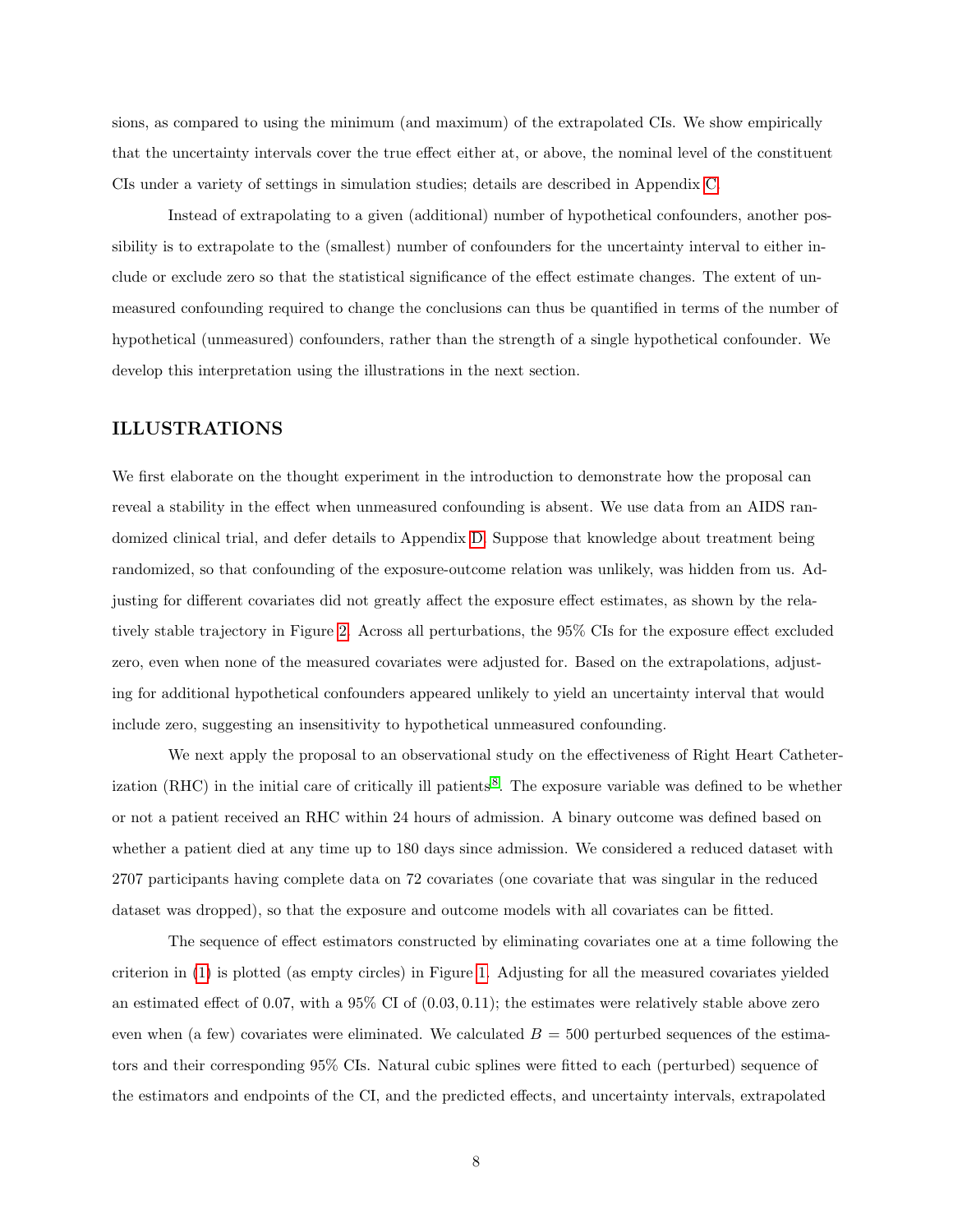to. Almost all the predicted effects across the perturbations remained positive after adjusting for unmeasured confounding; e.g.,  $4\%$  (8%) of the predicted effects were negative after adjusting for one (nine) hypothetical confounder(s). The high sampling uncertainty in the predicted effects can be observed from their 95 percentiles (vertical lines) being wider than the endpoints of the uncertainty intervals (filled inverted triangles) in Figure [1.](#page-13-0) Furthermore, the uncertainty intervals included zero with only one hypothetical unmeasured confounder. The conclusion of a (statistically significant) positive effect adjusting for only the measured covariates is thus likely to change to an effect indistinguishable from zero after accounting for unmeasured confounding. Our findings are line with Lin et al.  $20$ : in spite of the efforts made by the study investigators to ascertain and adjust for all the known risk factors, the conclusion that there was a (barely statistically significant) harmful exposure effect of RHC is sensitive to unmeasured confounding.

# COMPARISONS WITH EXISTING APPROACHES

Existing sensitivity analyses for unmeasured confounding typically encode the association between a single hypothetical confounder with either the exposure or the outcome (or both) as (separate) sensitivity parameters [19,](#page-11-3)[29](#page-12-4). Because the observed data do not identify the sensitivity parameters, different "reference" values are specified, typically by selecting a single measured confounder (among possibly many) as a proxy for the hypothetical confounder, then judging the (minimum) extent that inference is affected  $4,12,13,37$  $4,12,13,37$  $4,12,13,37$  $4,12,13,37$ . We defer reviewing (other) existing methods to Appendix [E.](#page-24-1) In contrast to these approaches, we exploit the richness of all available joint information on the measured covariates, by probing the effects across different amounts of intentionally induced unmeasured confounding using different adjustment sets, without being limited to particular interpretations and values of the (unidentifiable) sensitivity parameters. This can turn out to be informative. For example, suppose that a researcher has recorded all confounders so that there truly exists no unmeasured confounding, but this fact is unknown to them. Existing methods would nonetheless imply that unmeasured confounding remains a possibility in the worst-case scenario, which may inflate the degree of uncertainty using subjective judgment  $^{16}$  $^{16}$  $^{16}$ . In contrast, our proposal exploits features of the available data and study design to better inform the plausibility for unmeasured confounding. In particular, if all confounders are indeed adjusted for, and additional "redundant" covariates that are as-sociated with only either exposure or outcome are subsequently recorded (Greenland <sup>[16](#page-10-5)</sup> describes such an example<sup>[3](#page-9-2)</sup>), then our proposed analysis would reveal little or no sensitivity of inference due to unmeasured confounding. We acknowledge the heuristic nature of our proposal, but argue that all sensitivity analyses for unmeasured confounding are inherently heuristic, because the observed data does not identify the causal effect under such settings; see e.g., Cusson and Infante-Rivard [11](#page-10-6) and the ensuing discussions.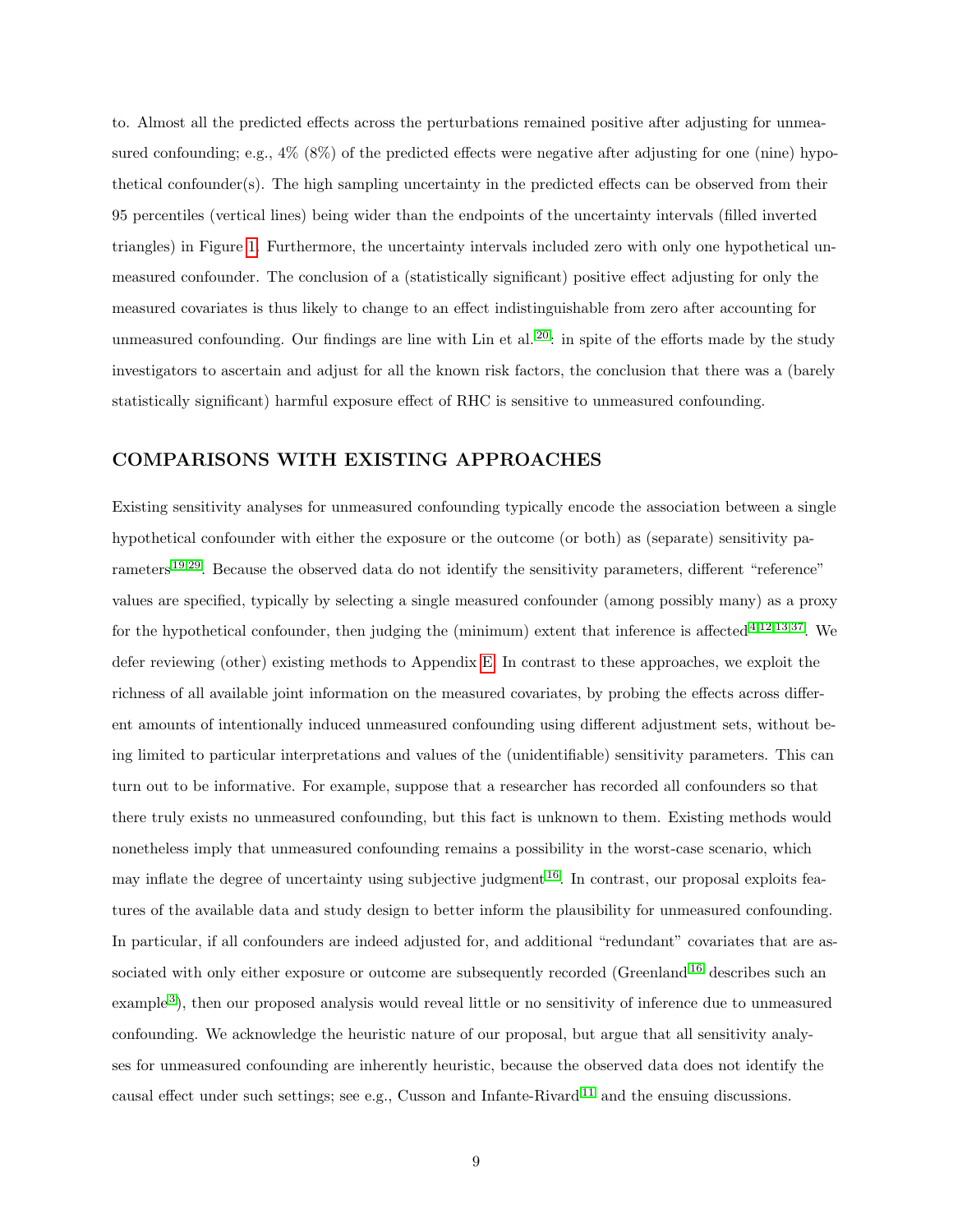Our proposal therefore differs from existing approaches in a few aspects. (i) No (unidentifiable) sensitivity parameters are required. (ii) No assumptions about the (arbitrary) distribution or scale of the hypothetical confounder(s), or whether they amplify or nullify the effect estimate, need to be imposed. (iii) The exposure and outcome can be continuous or non-continuous, so that non-linear models can be readily accommodated for estimating the exposure effect. (iv) The sensitivity of exposure effects to the possibility of (un)measured confounding can be concisely inspected using both graphical and numerical methods, as we demonstrated in the illustrations. (v) The proposed strategy is not limited to the average exposure effect, and can be readily applied to assess the sensitivity of any (scalar) causal effect to unmeasured confounding, such as the effect of exposure among the (un)treated. In principle, the strategy can be readily generalized in future work to more complex settings, such as heterogeneous exposure effects and nonparametric estimation methods. (vi) In contrast to existing approaches, the proposal works best when a large collection of covariates has been recorded, and background or empirical information on both measured and unmeasured confounders is available, so that their joint influence on the exposure effect can be meticulously examined.

#### REFERENCES

- <span id="page-9-5"></span>[1] M. Bonvini and E. H. Kennedy. Sensitivity analysis via the proportion of unmeasured confounding. arXiv preprint arXiv:1912.02793, 2019.
- <span id="page-9-0"></span>[2] M. A. Brookhart, S. Schneeweiss, K. J. Rothman, R. J. Glynn, J. Avorn, and T. Stürmer. Variable selection for propensity score models. American Journal of Epidemiology, 163(12):1149–1156, 2006.
- <span id="page-9-2"></span>[3] H. K. Brown, J. G. Ray, A. S. Wilton, Y. Lunsky, T. Gomes, and S. N. Vigod. Association between serotonergic antidepressant use during pregnancy and autism spectrum disorder in children. JAMA, 317(15):1544–1552, 2017.
- <span id="page-9-1"></span>[4] N. B. Carnegie, M. Harada, and J. L. Hill. Assessing sensitivity to unmeasured confounding using a simulated potential confounder. Journal of Research on Educational Effectiveness, 9(3):395–420, 2016. doi: 10.1080/19345747.2015.1078862. URL <https://doi.org/10.1080/19345747.2015.1078862>.
- <span id="page-9-3"></span>[5] N. B. Carnegie, M. Harada, V. Dorie, and J. Hill. treatSens: A Package to Assess Sensitivity of Causal Analyses to Unmeasured Confounding. New York, NY, August 2020. URL [https://github.](https://github.com/vdorie/treatSens) [com/vdorie/treatSens](https://github.com/vdorie/treatSens). Version R package version 3.0.
- <span id="page-9-4"></span>[6] C. Cinelli and C. Hazlett. Making sense of sensitivity: extending omitted variable bias. Journal of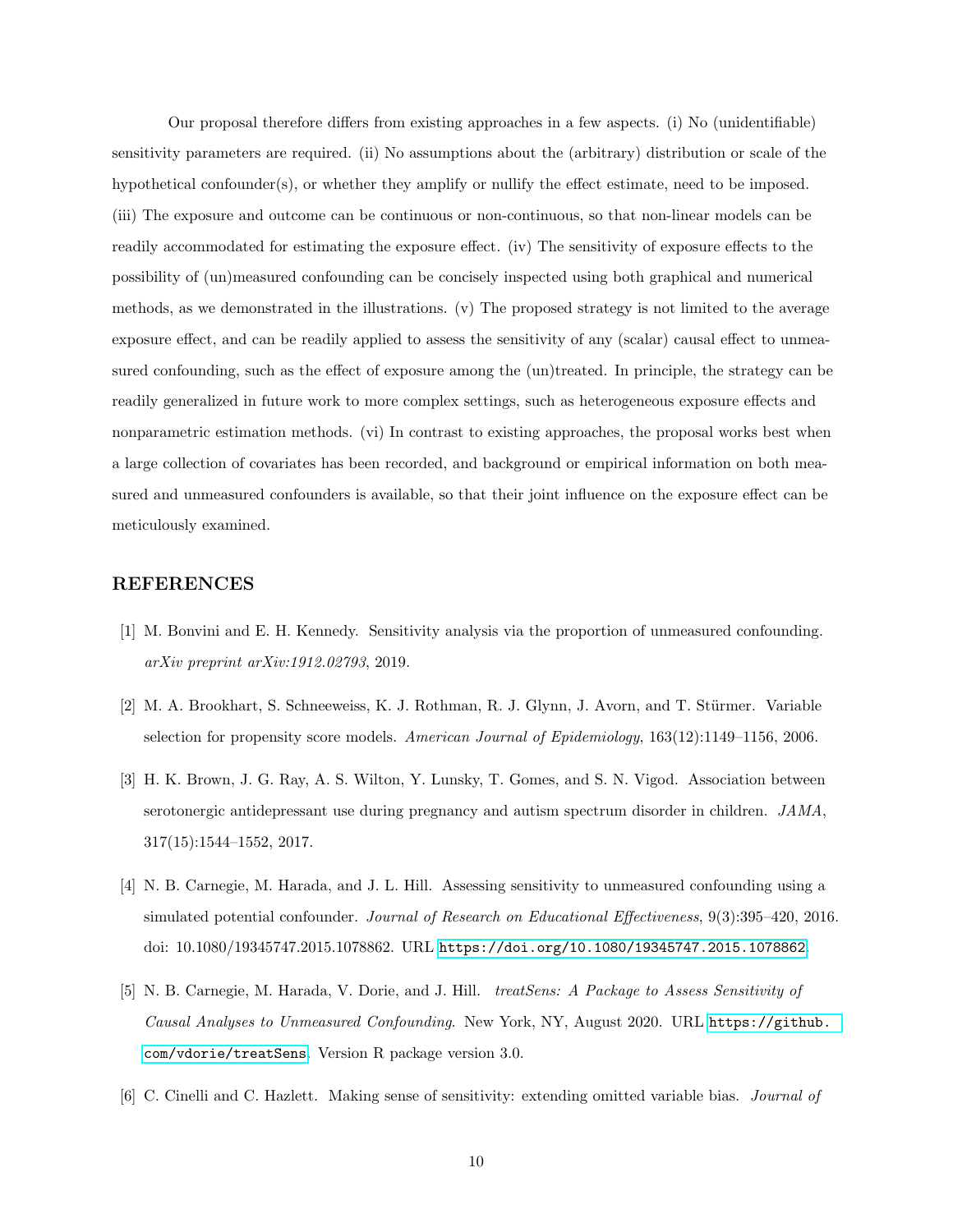the Royal Statistical Society: Series B (Statistical Methodology), 82(1):39–67, 2020. doi: 10.1111/rssb. 12348. URL <https://rss.onlinelibrary.wiley.com/doi/abs/10.1111/rssb.12348>.

- <span id="page-10-7"></span>[7] C. Cinelli, J. Ferwerda, and C. Hazlett. sensemakr: Sensitivity Analysis Tools for Regression Models, 2020. URL <https://CRAN.R-project.org/package=sensemakr>. R package version 0.1.3.
- <span id="page-10-2"></span>[8] A. F. Connors, T. Speroff, N. V. Dawson, C. Thomas, F. E. Harrell, D. Wagner, N. Desbiens, L. Goldman, A. W. Wu, R. M. Califf, et al. The effectiveness of right heart catheterization in the initial care of critically iii patients. Journal of the American Medical Association, 276(11):889–897, 1996.
- <span id="page-10-1"></span>[9] J. R. Cook and L. A. Stefanski. Simulation-extrapolation estimation in parametric measurement error models. Journal of the American Statistical Association, 89(428):1314–1328, 1994.
- <span id="page-10-0"></span>[10] C. M. Crainiceanu, F. Dominici, and G. Parmigiani. Adjustment uncertainty in effect estimation. Biometrika, 95(3):635–651, 2008.
- <span id="page-10-6"></span>[11] A. Cusson and C. Infante-Rivard. Bias factor, maximum bias and the E-value: insight and extended applications. International Journal of Epidemiology, 49(5):1509–1516, 09 2020. ISSN 0300-5771. doi: 10.1093/ije/dyaa127. URL <https://doi.org/10.1093/ije/dyaa127>.
- <span id="page-10-3"></span>[12] P. Ding and T. J. VanderWeele. Sensitivity analysis without assumptions. Epidemiology (Cambridge, Mass.), 27(3):368, 2016.
- <span id="page-10-4"></span>[13] V. Dorie, M. Harada, N. B. Carnegie, and J. Hill. A flexible, interpretable framework for assessing sensitivity to unmeasured confounding. Statistics in Medicine, 35(20):3453–3470, 2016. doi: 10.1002/ sim.6973. URL <https://onlinelibrary.wiley.com/doi/abs/10.1002/sim.6973>.
- <span id="page-10-8"></span>[14] M. Genbäck and X. de Luna. Causal inference accounting for unobserved confounding after outcome regression and doubly robust estimation. Biometrics, 75(2):506–515, 2019.
- <span id="page-10-9"></span>[15] S. Greenland. The impact of prior distributions for uncontrolled confounding and response bias: a case study of the relation of wire codes and magnetic fields to childhood leukemia. Journal of the American Statistical Association, 98(461):47–54, 2003.
- <span id="page-10-5"></span>[16] S. Greenland. Commentary: An argument against E-values for assessing the plausibility that an association could be explained away by residual confounding. International Journal of Epidemiology, 49 (5):1501–1503, 08 2020. ISSN 0300-5771. doi: 10.1093/ije/dyaa095. URL [https://doi.org/10.1093/](https://doi.org/10.1093/ije/dyaa095) [ije/dyaa095](https://doi.org/10.1093/ije/dyaa095).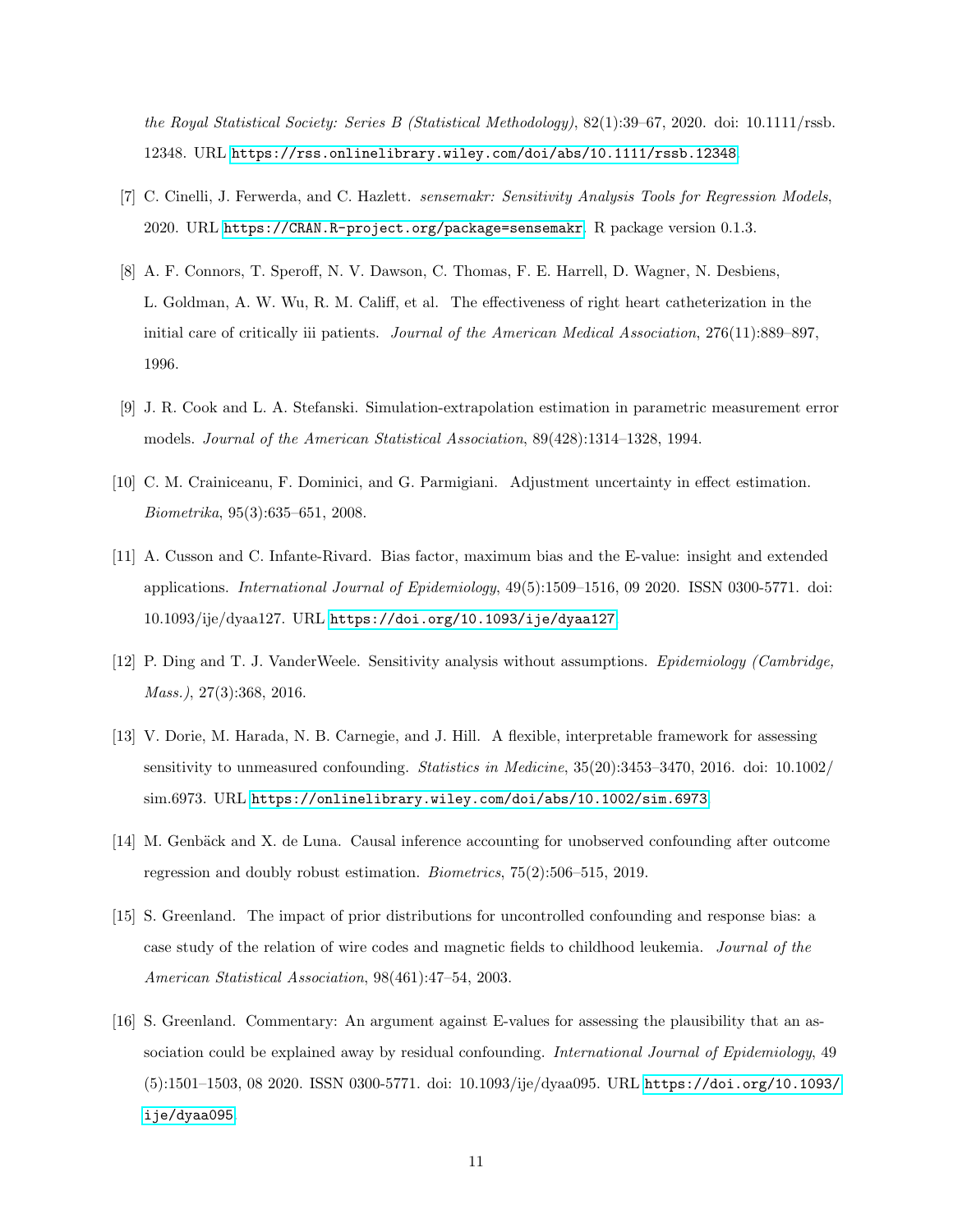- <span id="page-11-0"></span>[17] S. Greenland, J. M. Robins, and J. Pearl. Confounding and collapsibility in causal inference. Statistical Science, 14(1):29–46, 1999.
- <span id="page-11-8"></span>[18] R. H. Groenwold, I. Shofty, M. Miočević, M. Van Smeden, and I. Klugkist. Adjustment for unmeasured confounding through informative priors for the confounder-outcome relation. BMC medical research methodology, 18(1):174, 2018.
- <span id="page-11-3"></span>[19] G. W. Imbens. Sensitivity to exogeneity assumptions in program evaluation. American Economic Review, 93(2):126–132, May 2003. doi: 10.1257/000282803321946921. URL [https://www.aeaweb.](https://www.aeaweb.org/articles?id=10.1257/000282803321946921) [org/articles?id=10.1257/000282803321946921](https://www.aeaweb.org/articles?id=10.1257/000282803321946921).
- <span id="page-11-2"></span>[20] D. Y. Lin, B. M. Psaty, and R. A. Kronmal. Assessing the Sensitivity of Regression Results to Unmeasured Confounders in Observational Studies. Biometrics, 54(3):948–963, 1998.
- <span id="page-11-7"></span>[21] W. Liu, S. J. Kuramoto, and E. A. Stuart. An introduction to sensitivity analysis for unobserved confounding in nonexperimental prevention research. Prevention science, 14(6):570–580, 2013.
- <span id="page-11-1"></span>[22] W. W. Loh and S. Vansteelandt. Confounder selection strategies targeting stable treatment effect estimators. Statistics in Medicine, 2020. doi: https://doi.org/10.1002/sim.8792. URL [https://](https://onlinelibrary.wiley.com/doi/abs/10.1002/sim.8792) [onlinelibrary.wiley.com/doi/abs/10.1002/sim.8792](https://onlinelibrary.wiley.com/doi/abs/10.1002/sim.8792).
- <span id="page-11-9"></span>[23] L. C. McCandless and P. Gustafson. A comparison of bayesian and monte carlo sensitivity analysis for unmeasured confounding. Statistics in Medicine, 36(18):2887–2901, 2017.
- <span id="page-11-10"></span>[24] L. C. McCandless, P. Gustafson, and A. Levy. Bayesian sensitivity analysis for unmeasured confounding in observational studies. Statistics in Medicine, 26:2331–2347, 2007.
- <span id="page-11-4"></span>[25] R Core Team. R: A Language and Environment for Statistical Computing. R Foundation for Statistical Computing, Vienna, Austria, 2020. URL <https://www.R-project.org>.
- <span id="page-11-6"></span>[26] A. Richardson, M. G. Hudgens, P. B. Gilbert, and J. P. Fine. Nonparametric bounds and sensitivity analysis of treatment effects. Statistical science: a review journal of the Institute of Mathematical Statistics, 29(4):596, 2014.
- <span id="page-11-11"></span>[27] J. M. Robins. [covariance adjustment in randomized experiments and observational studies]: Comment. Statistical Science, 17(3):309–321, 2002. ISSN 08834237. URL [http://www.jstor.org/](http://www.jstor.org/stable/3182793) [stable/3182793](http://www.jstor.org/stable/3182793).
- <span id="page-11-5"></span>[28] P. Rosenbaum. A conditional test with demonstrated insensitivity to unmeasured bias in matched observational studies. Biometrika, 2020.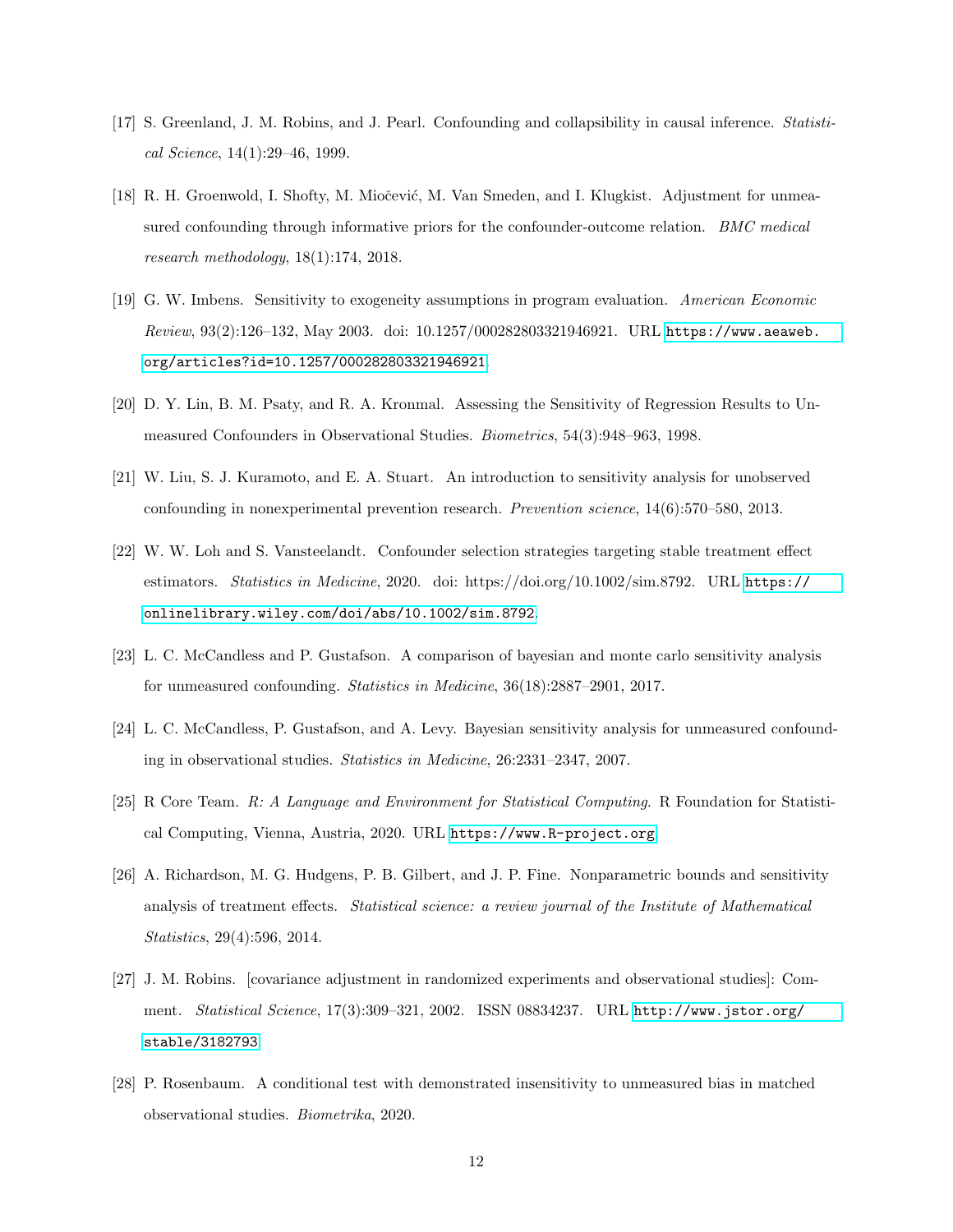- <span id="page-12-4"></span>[29] P. R. Rosenbaum. Sensitivity analysis for certain permutation inferences in matched observational studies. Biometrika, 74:13–26, 1987.
- <span id="page-12-6"></span>[30] P. R. Rosenbaum. Model-based direct adjustment. Journal of the American Statistical Association, 82 (398):387–394, 1987.
- <span id="page-12-0"></span>[31] P. R. Rosenbaum. *Observational Studies*. New York : Springer, New York, 2002.
- <span id="page-12-9"></span>[32] P. R. Rosenbaum and D. B. Rubin. Assessing sensitivity to an unobserved binary covariate in an observational study with binary outcome. Journal of the Royal Statistical Society: Series B (Methodological), 45(2):212–218, 1983.
- <span id="page-12-8"></span>[33] Z. Tan. A distributional approach for causal inference using propensity scores. Journal of the American Statistical Association, 101(476):1619–1637, 2006.
- <span id="page-12-10"></span>[34] T. J. VanderWeele and O. A. Arah. Bias formulas for sensitivity analysis of unmeasured confounding for general outcomes, treatments, and confounders. Epidemiology, 22:42–52, 2011.
- <span id="page-12-11"></span>[35] T. J. VanderWeele and P. Ding. Sensitivity analysis in observational research: introducing the Evalue. Annals of internal medicine, 2017.
- <span id="page-12-2"></span>[36] S. Vansteelandt and N. Keiding. Invited Commentary: G-Computation–Lost in Translation? American Journal of Epidemiology, 173(7):739–742, 03 2011. ISSN 0002-9262. doi: 10.1093/aje/kwq474.
- <span id="page-12-5"></span>[37] V. Veitch and A. Zaveri. Sense and sensitivity analysis: Simple post-hoc analysis of bias due to unobserved confounding. *arXiv preprint arXiv:2003.01747*, 2020.
- <span id="page-12-7"></span>[38] J. Wakefield. Bayesian and frequentist regression methods. Springer Science & Business Media, 2013.
- <span id="page-12-3"></span>[39] B. D. Williamson, P. B. Gilbert, M. Carone, and N. Simon. Nonparametric variable importance assessment using machine learning techniques. Biometrics, 2020. doi: https://doi.org/10.1111/biom. 13392. URL <https://onlinelibrary.wiley.com/doi/abs/10.1111/biom.13392>.
- <span id="page-12-1"></span>[40] K. Wuthrich and Y. Zhu. Omitted variable bias of lasso-based inference methods: A finite sample analysis. Available at SSRN 3379123, 2019. doi: 10.2139/ssrn.3379123. URL [https://dx.doi.org/](https://dx.doi.org/10.2139/ssrn.3379123) [10.2139/ssrn.3379123](https://dx.doi.org/10.2139/ssrn.3379123).
- <span id="page-12-12"></span>[41] B. Zhang and E. J. Tchetgen Tchetgen. A semiparametric approach to model-based sensitivity analysis in observational studies. arXiv preprint arXiv:1910.14130, 2019.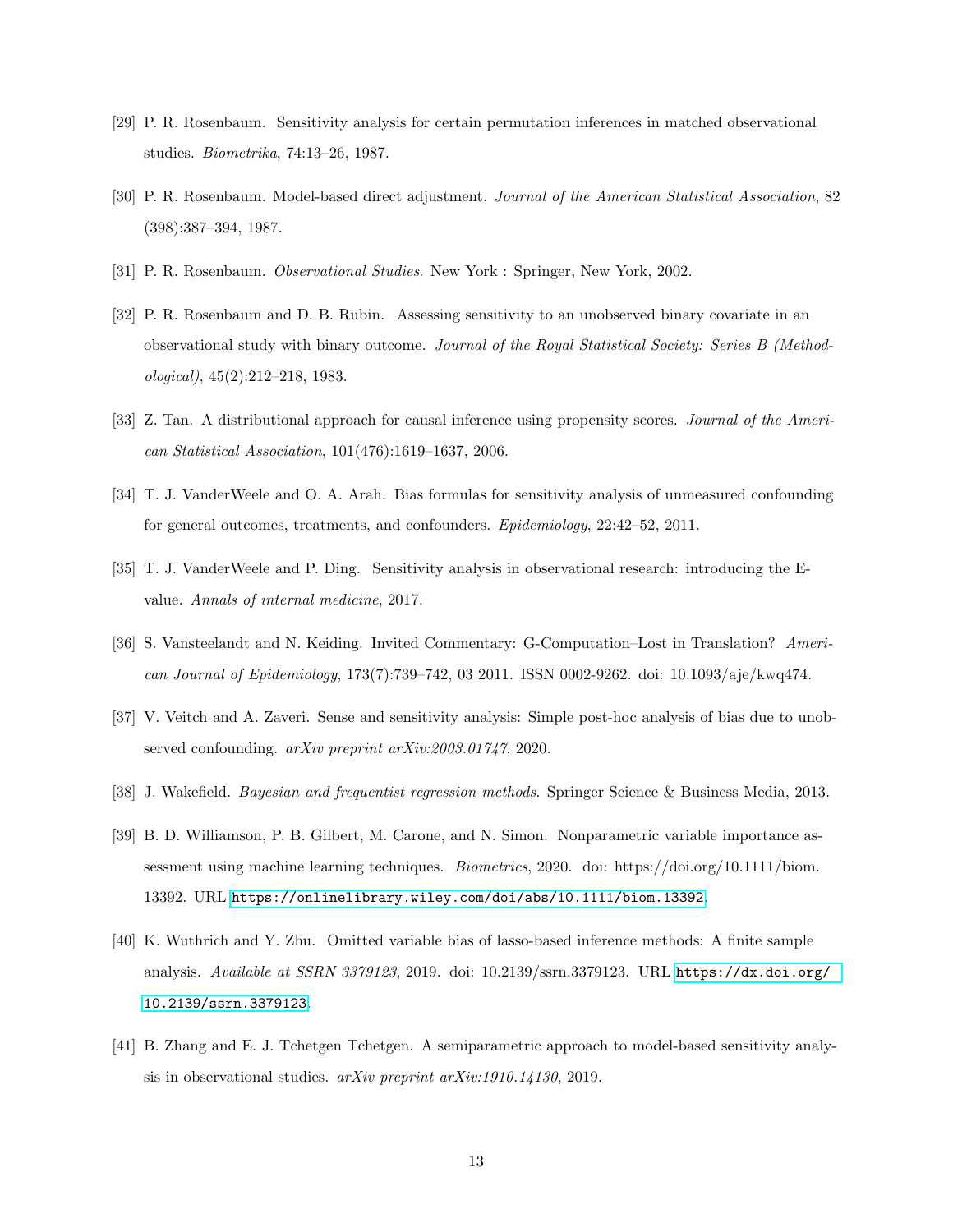<span id="page-13-1"></span>[42] Q. Zhao, D. S. Small, and B. B. Bhattacharya. Sensitivity analysis for inverse probability weighting estimators via the percentile bootstrap. Journal of the Royal Statistical Society: Series B (Statistical Methodology), 81(4):735–761, 2019.



#### **Uncertainty intervals for RHC data**

<span id="page-13-0"></span>Figure 1: Estimators of the average exposure effect from each orbit, for the RHC data. Circles indicate the point estimates, and (inverted) triangles indicate the (lower) upper endpoint of the 95% CI. Empty points indicate the sequence of effect estimates constructed by eliminating a single measured confounder from adjustment in turn. The curve corresponds to a fitted natural cubic spline. Filled points indicate the (extrapolated) predictions after adjusting for  $q$  additional unmeasured confounders. Each thin grey line corresponds to the natural cubic spline fitted to a perturbed sequence. The vertical lines indicate the symmetric 95 percentiles of the predicted effects across all B perturbations.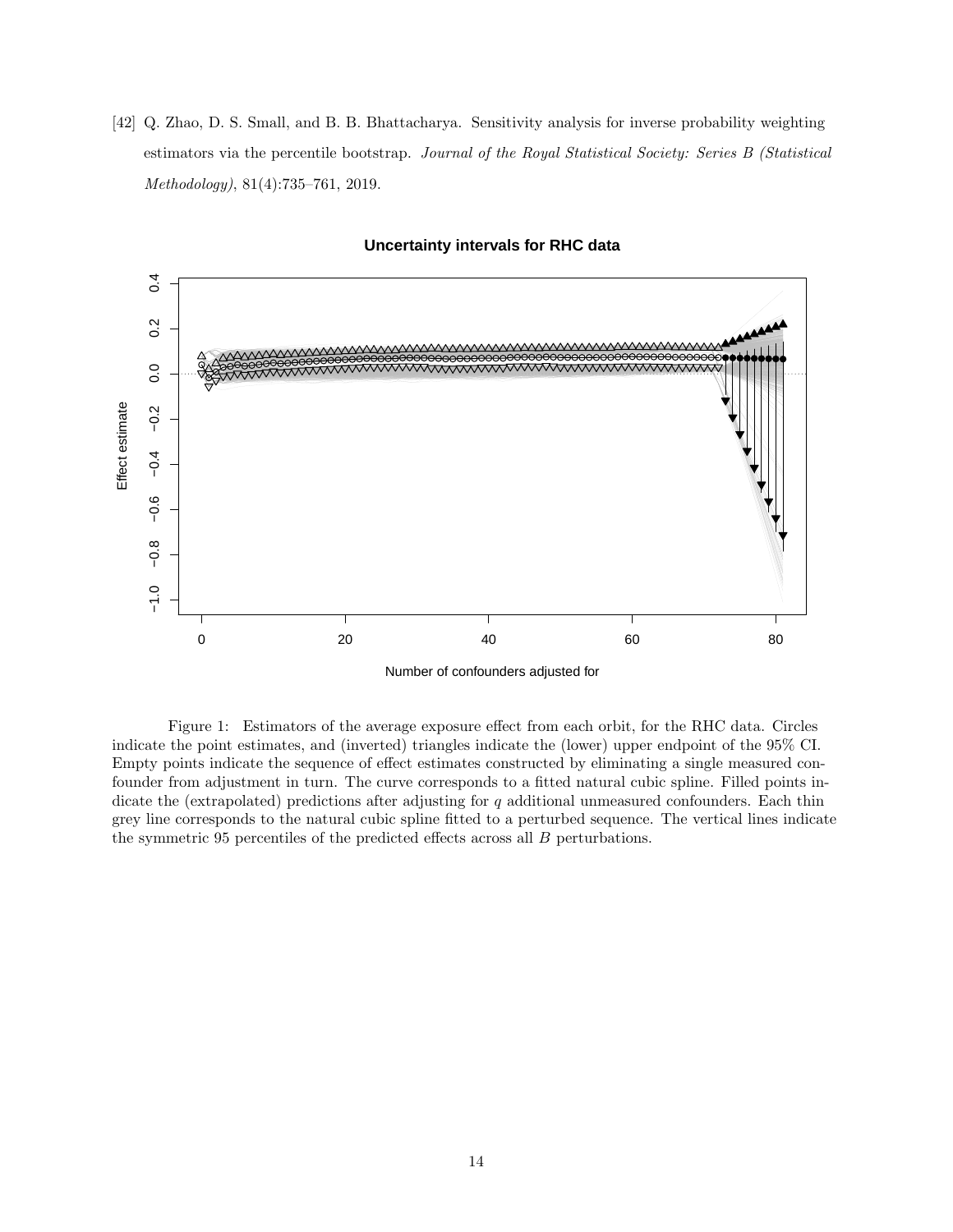#### <span id="page-14-0"></span>A EXPOSURE EFFECT ESTIMATOR

The effect estimator based on doubly robust standardization <sup>[36](#page-12-2)</sup> is calculated as follows. For a binary exposure, denote the (non-linear) exposure model, conditional on the remaining confounders in the j-th orbit  $L^j$ , by  $E(A_i|L_i^j) = Pr(A_i = 1|L_i^j) = expit(\alpha_j L_i^j)$ , where the subscript i of  $L_i^j$  denotes individual i and  $\expit(x) = \exp(x)/\{1 + \exp(x)\}\.$  Define the *inverse probability of exposure weight*<sup>[30](#page-12-6)</sup> for individual *i* as:

<span id="page-14-1"></span>
$$
W_i^j = \frac{A_i}{\Pr\left(A_i = 1 | L_i = L_i^j\right)} + \frac{1 - A_i}{1 - \Pr\left(A_i = 1 | L_i = L_i^j\right)}.
$$
\n(2)

The weight  $W_i^j$  is the reciprocal of the conditional probability of individual i being assigned the observed exposure  $A_i$  given the confounders  $L_i^j$ . Let  $\widehat{W}_i^j$  denote the estimated weights obtained by substituting the maximum likelihood estimators (MLE) for  $\alpha_j$  in the exposure model. Fit the outcome regression model  $E(Y|A, L^j) = h^{-1}(\psi_j^*A + \beta_j L^j)$  to the observed data using the aforementioned weights, where  $h^{-1}$  is the inverse of a link function h. (The ∗ superscript indicates a conditional effect that may differ from the marginal effect  $\psi_j$ .) Let  $\widehat{E}(Y|A, L^j)$  denote the fitted outcome model obtained by plugging in the MLE for  $\psi_j^*$  and  $\beta_j$ . A doubly robust estimator of the average potential outcome  $E(Y^a) = n^{-1} \sum_i Y_i^a$  for  $a = 0, 1$ , is then:

$$
\widehat{\mathcal{E}}(Y^{a}) = n^{-1} \sum_{i} \mathcal{I}\{A_{i} = a\} \widehat{W}_{i}^{j} \left\{ Y_{i} - \widehat{\mathcal{E}}(Y | A = A_{i}, L_{i}^{j}) \right\} + \widehat{\mathcal{E}}(Y | A = a, L_{i}^{j}),
$$
\n(3)

where  $I{B} = 1$  if B is true and 0 otherwise. The estimator for the marginal exposure effect  $\psi = E(Y^1)$  $E(Y^0)$  in the j-th orbit is therefore:

$$
\widehat{\psi}_j = n^{-1} \sum_i (2A_i - 1) \widehat{W}_i^j \left\{ Y_i - \widehat{E}(Y | A = A_i, L_i^j) \right\} + \widehat{E}(Y | A = 1, L_i^j) - \widehat{E}(Y | A = 0, L_i^j). \tag{4}
$$

When both exposure and outcome models are correctly specified, an asymptotic expansion around  $\psi$  yields the so-called "influence function" for individual  $i$  as:

$$
\phi_i^j = (2A_i - 1)W_i^j \left\{ Y_i - \mathbb{E}(Y | A = A_i, L_i^j) \right\} + \mathbb{E}(Y | A = 1, L_i^j) - \mathbb{E}(Y | A = 0, L_i^j) - \psi.
$$
 (5)

Let  $\widehat{\phi}_i^j = (2A_i - 1) \widehat{W}_i^j \left\{ Y_i - \widehat{E}(Y | A = A_i, L_i^j) \right\} + \widehat{E}(Y | A = 1, L_i^j) - \widehat{E}(Y | A = 0, L_i^j) - \widehat{\psi}_j$  denote the estimated influence function, obtained by plugging in the maximum likelihood estimators for the coefficients in the exposure and outcome models, and substituting the population expectation with a sample average. The variance of the difference between effect estimators from two different orbits, e.g.,  $j$  and  $k$ , is consistently estimated by the sample variance (denoted by  $\hat{V}$ ) of the corresponding difference in estimated influence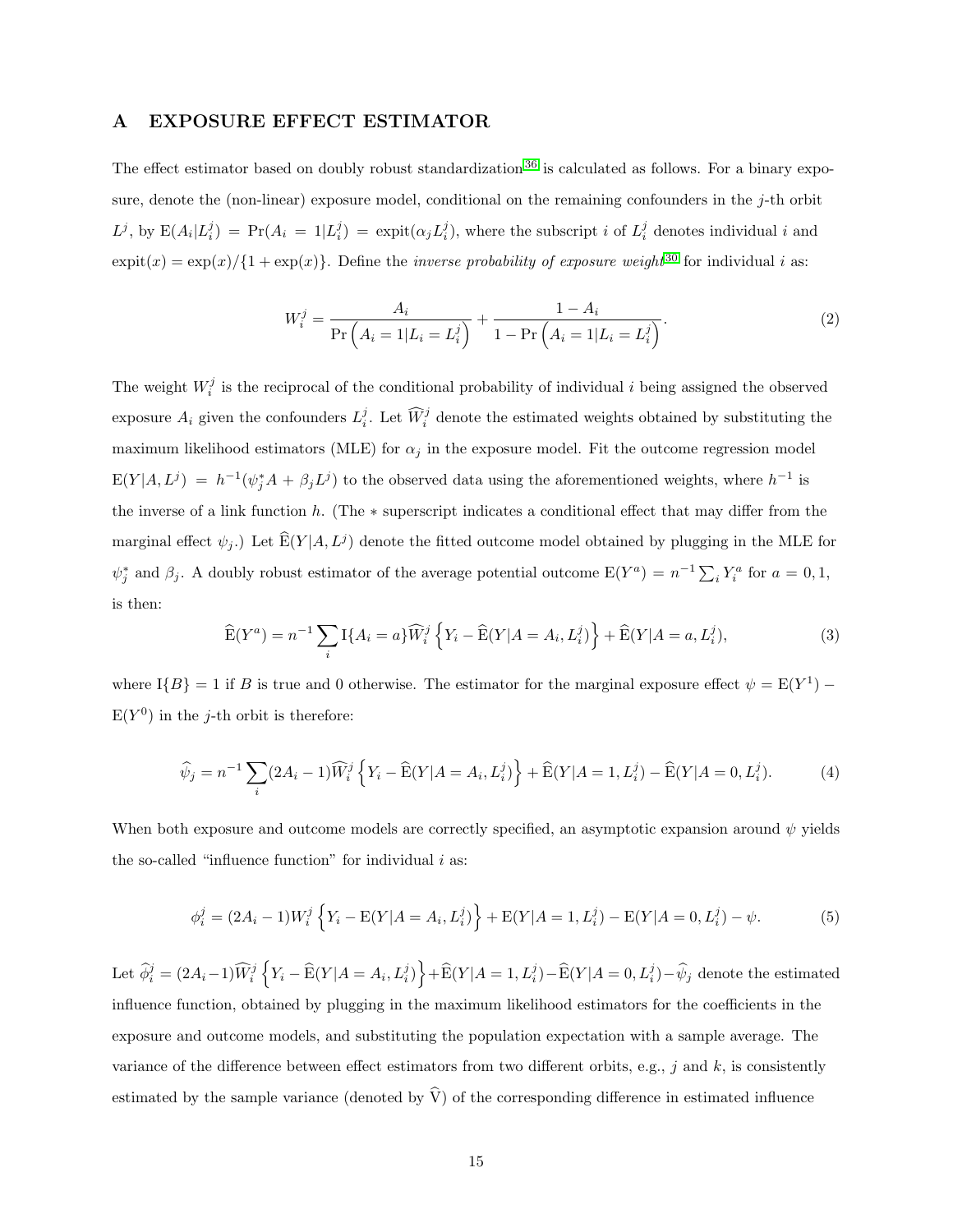functions:

$$
\widehat{\mathbf{V}}\left\{n^{1/2}\left(\widehat{\psi}_j-\widehat{\psi}_k\right)\right\}=(n-1)^{-1}\sum_i\left(\widehat{\phi}_i^j-\widehat{\phi}_i^k\right)^2.
$$
\n(6)

Consistency and asymptotic normality of the standardized difference [\(1\)](#page-3-0) with mean zero and variance one directly follow from the law of large numbers and the central limit theorem. The squared difference between the (asymptotic) expectations of the effect estimators is then approximated by  $(\hat{\psi}_j - \hat{\psi}_k)^2$  –  $\widehat{\mathrm{V}}\left( \widehat{\psi}_j - \widehat{\psi}_k \right)$ .

A perturbed effect estimator can be calculated as follows. In step 2 of the proposed procedure, in place of calculating the effect estimator  $\hat{\psi}_{j+1,k}$  for each candidate confounder based on the maximum likelihood estimates (MLEs) of the (coefficients in the) exposure and outcome models, carry out the following steps instead:

- 2(a) Fit the exposure model  $Pr(A_i = 1 | L_i^{j+1,-k}) = expit(\alpha_{j+1,-k} L_i^{j+1,-k})$  to the observed data, where  $L_i^{j+1,-k} = (L_i^{j+1} \setminus L_i^{j+1,k})$  denotes the confounders in  $L^{j+1}$  excluding the single confounder  $L^{j+1,k}$ for individual i, and  $\alpha_{j+1,-k}$  denotes the corresponding coefficients. Calculate the MLEs, denoted by e.g.,  $\hat{\alpha}_{j+1,-k}$ , and the observed weights as defined in [\(2\)](#page-14-1), by substituting  $\hat{\alpha}_{j+1,-k}$  for  $\alpha_{j+1,-k}$  in the exposure model.
- 2(b) Fit the outcome regression model  $E(Y|A, L^{j+1,-k}) = h^{-1}(\psi_{j+1,-k}^*A + \beta_{j+1,-k}L^{j+1,-k})$  to the observed data using the observed weights from the previous step, where  $h^{-1}$  is the inverse link function in a canonical generalized linear model for the outcome. Calculate the MLEs, e.g.,  $(\hat{\psi}_{j+1,-k}^*, \hat{\beta}_{j+1,-k}),$ as well as the observed Fisher information matrix.
- 2(c) Randomly draw a value of the estimated outcome model coefficients  $(\hat{\psi}_{j+1,-k}^*, \hat{\beta}_{j+1,-k})$  from their joint sampling distribution, which we denote simply by  $G(\cdot)$ . In practice,  $G(\cdot)$  may be approximated by the (asymptotically-valid) multivariate normal distribution with mean vector  $(\hat{\psi}_{j+1,-k}^*, \hat{\beta}_{j+1,-k})$ and the covariance matrix being the inverse of the observed Fisher information matrix; see e.g., Wake-field <sup>[38](#page-12-7)</sup>, Section 7.6.2. Denote the randomly drawn values by  $(\tilde{\psi}_{j+1,-k}^*, \tilde{\beta}_{j+1,-k})$ . Let  $\tilde{E}(Y|A, L^{j+1,-k})$ denote the *perturbed* outcome model obtained by plugging in the randomly drawn values of the outcome model coefficients.
- 2(d) Calculate the effect estimator as described in the Appendix, using the observed (exposure) weights and perturbed outcome model. Denote the resulting perturbed estimator by  $\tilde{\psi}_{j+1,k}$ .

The difference between  $\hat{\psi}_{j+1,k}$  and  $\hat{\psi}_{j+1,k}$  therefore lies in step 2(c), where the former is based on the MLE of the outcome model coefficients whereas the latter is based on a random draw from the estimated coefficients' sampling distribution. Calculating the perturbed effect estimators only requires fitting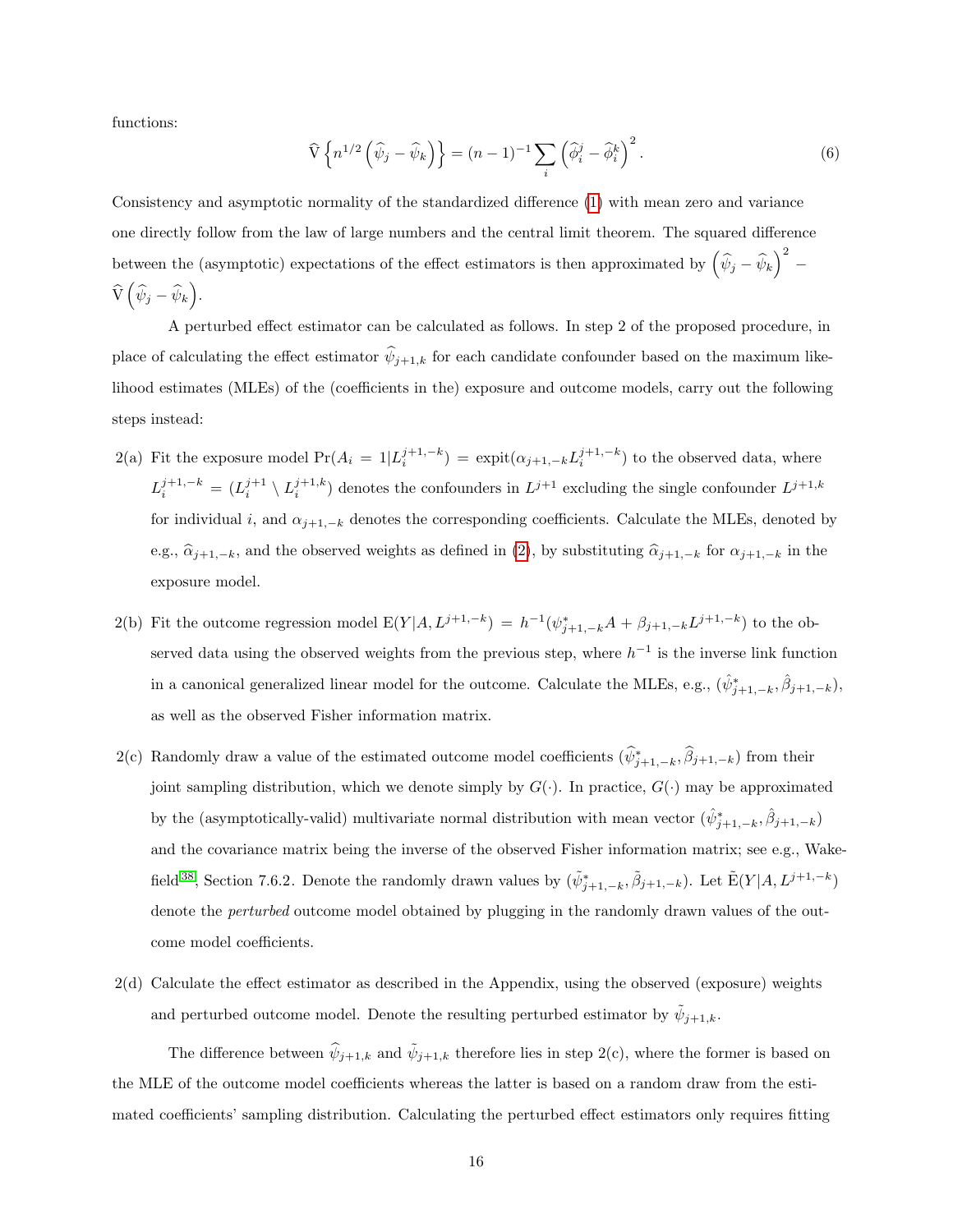the exposure and outcome models once (to the observed data), which is computationally more efficient than e.g., a nonparametric bootstrap procedure that randomly resamples observations with replacement, and refits both exposure and outcome models. For computational convenience, we have considered only a perturbed outcome model. In principle, a random draw of the estimated exposure model coefficients from their sampling distribution, denoted by e.g.,  $\tilde{\alpha}_{j+1,-k}$ , may be made in step 2(a). The weights as defined in [\(2\)](#page-14-1) can then be calculated by substituting  $\tilde{\alpha}_{j+1,-k}$  for  $\alpha_{j+1,-k}$  in the exposure model. The resulting (perturbed) weights are then used to fit the outcome model in step 2(b).

# <span id="page-16-0"></span>B FITTING NATURAL CUBIC SPLINES TO A TRAJECTORY OF THE EXPOSURE EFFECT ESTIMATOR

A natural cubic spline is fitted to each sequence of exposure effect estimators, e.g.,  $\hat{\psi}_j$ ,  $j = 1, \ldots, J + 1$ , with the number of measured covariates adjusted for  $(0, \ldots, J)$ , after excluding the intercept) as a predictor. Natural cubic splines permit flexibly evaluating the trajectory of the exposure effect estimator as unmeasured confounding is reduced one covariate at a time. The predicted value of the effect estimator, had a given number of hypothetical confounders been further adjusted for, can then be linearly extrapolated to. The extrapolation therefore assumes that the impact of adjusting for hypothetical confounders on the causal effect satisfies the boundary conditions of the fitted spline, e.g., a zero second derivative at the boundary knots. For simplicity, natural cubic splines can be fitted with the largest number of (evenlyspaced) interior knots permitted to ensure identifiability of the spline; when there are  $J$  confounders, there may be as many as  $J - 1$  interior knots. This will maximize the flexibility of the fitted spline to more closely capture changes in the effect estimators as unmeasured confounding is systematically varied. In principle, the number of knots may be selected via cross-validation by fitting multiple natural cubic splines, each with a different number of knots. For example, a natural cubic spline with a given number of knots could be fitted to each perturbed sequence (i.e., the "training" data), and the predicted effect estimate in each orbit calculated. The mean squared difference between each prediction and the observed effect (the "test" data) could then be calculated for each orbit. The number of knots that minimized the average prediction error across all orbits is then selected. This procedure was used in the illustration with the RHC data, where a natural cubic spline with 53 equally-spaced interior knots was fitted to each (perturbed) sequence of the estimators and endpoints of the 95% CI. We found that using the maximum number of interior knots in this data resulted in highly fluctuating trajectories that were (much) more variable than the sampling variability represented in the 95% CI adjusting for the measured covariates. However, such "outof-sample" predictions would likely select a small number of knots, and tend to over-smooth the trajectory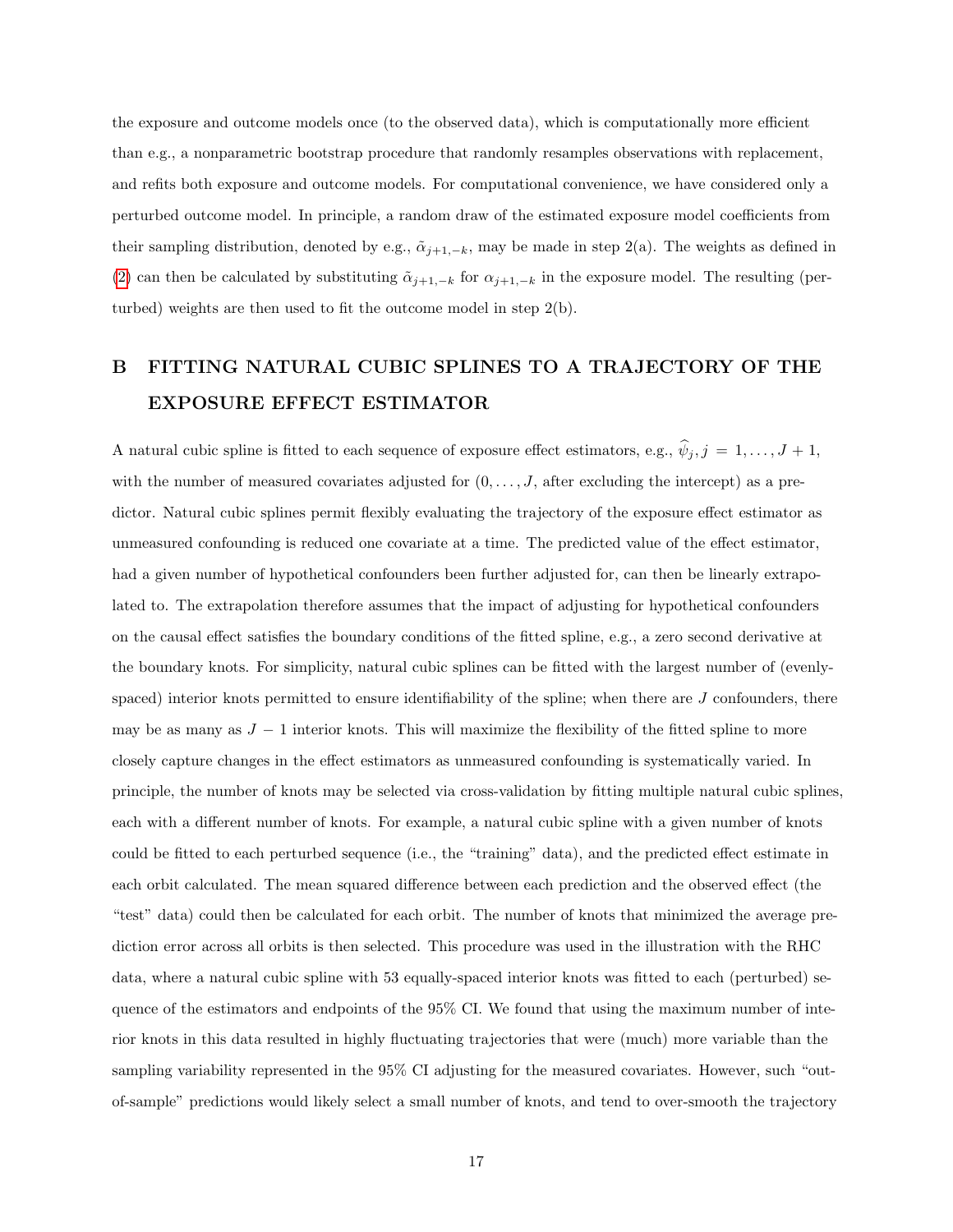and yield poor quality extrapolations. Developing methods for selecting an optimal number of knots is thus deferred to future work.

#### <span id="page-17-0"></span>C SIMULATION STUDIES

Simulation studies were conducted under different data-generating scenarios to empirically evaluate the ability of the proposal to avoid potential biases due to unmeasured confounding.

#### C.1 Study 1

Data for a single population was generated as follows:

$$
L_1, \ldots, L_{p+q} \underset{i.i.d.}{\sim} \mathcal{N}(0, 1)
$$
  

$$
A \sim \text{Bernoulli}\{\text{expit}(\alpha_0 + \sum_{k=1}^{p+q} \alpha_k L_k)\}
$$
  

$$
Y \sim \text{Bernoulli}\{\text{expit}(\beta_0 + \delta A + \sum_{k=1}^{p+q} \beta_k L_k)\}
$$

We set  $\alpha_0 = \beta_0 = 0, \alpha_k \sim \text{Uniform}(-1, 1), \beta_k = \alpha_k, k = 1, \ldots, p + q$ . Each confounder had the same strength of influence on the exposure and outcome. To induce unmeasured confounding, we iteratively removed the q confounders that resulted in the smallest (absolute) changes to the effects between consecutive orbits following the deterministic criterion  $(1)$ . These (same) q confounders would thus be regarded as unmeasured (in each observed dataset), so that only p measured confounders remained available for adjustment. We considered values of  $p \in \{12, 16\}$ , and  $q \in \{0, 4, 8\}$ . The true causal effect was zero when  $\delta = 0$ ; we considered values of  $\delta \in \{0,1\}$ . There were a total of 12 different data-generating scenarios. For each setting, we first generated a single population of size  $N = 50000$  (so that sampling variability can be essentially ignored when determining which confounders to be unmeasured), then generated each observed dataset by randomly sampling (without replacement)  $n = 1000$  individuals from the population. For each observed dataset, we eliminated the measured confounders in turn by minimizing the (squared) differences in the effects between consecutive orbits following [\(1\)](#page-3-0). We then constructed the sequence of effect estimators, as well as the 95% CIs for the effect, indexed by the sequence of nested confounder subsets. For simplicity, we fitted to each sequence a natural cubic spline with the largest number of (evenly-spaced) interior knots permitted to ensure identifiability of the spline; when there are  $p$  confounders, there may be as many as  $p-1$  interior knots. The predicted (inference for the) effect adjusting for q unmeasured confounders was then extrapolated to. When  $q = 0$ , we extrapolated to two unmeasured confounders to assess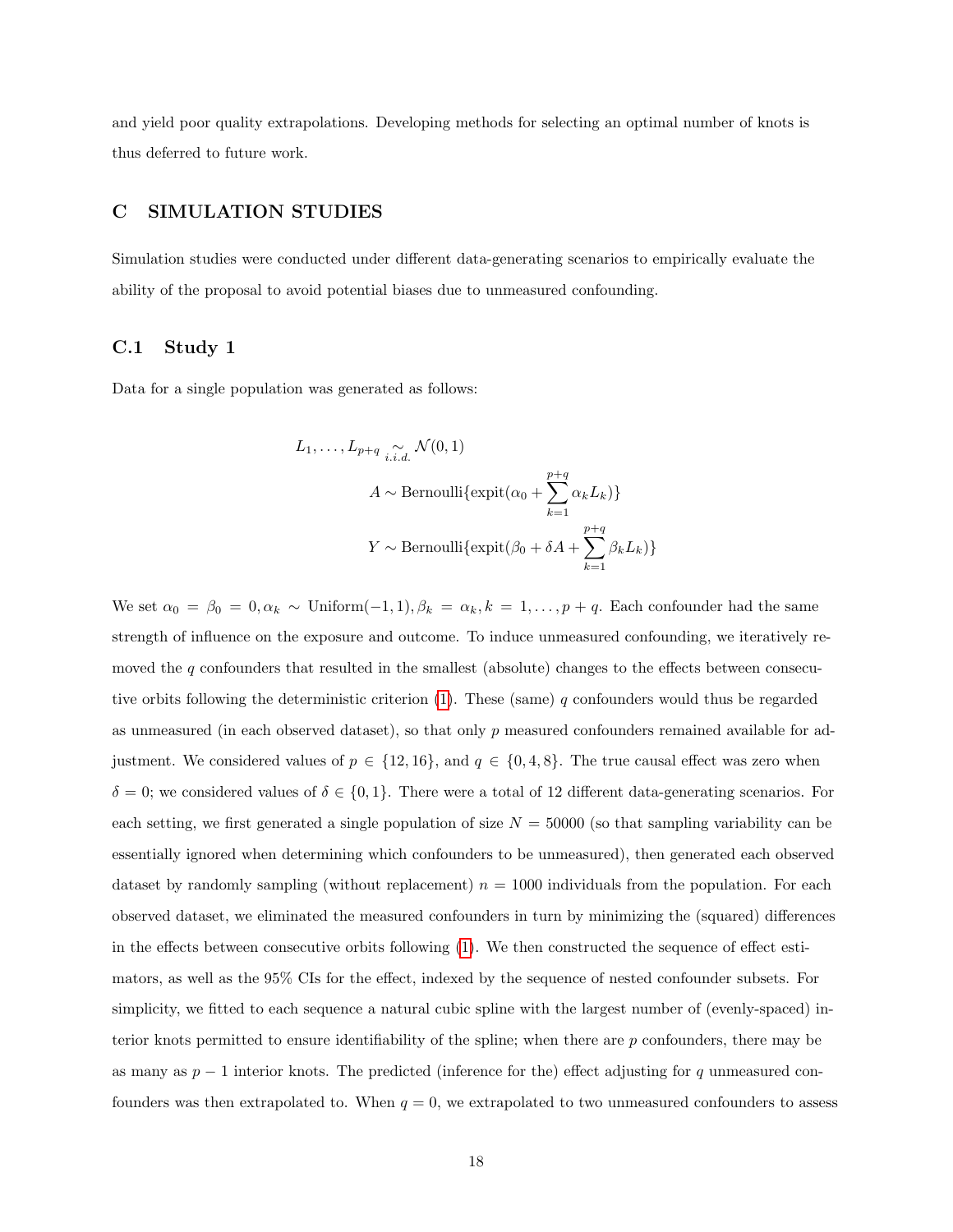the stability of (inference for) the effect.

We simulated 1000 samples for each setting. We considered point estimates of, and 95% CIs for, the population average exposure effect  $\psi$  that were based on either (i) adjusting for all  $p + q$  (un)measured confounders associated with exposure and outcome, or (ii) adjusting for only the  $p$  measured confounders, or (iii) the extrapolated predictions. The empirical mean and standard deviation (across all simulated samples) of all three point estimates are displayed in Table [1.](#page-18-0) We also assessed the empirical frequency at which each of the 95% CIs, as well as the uncertainty interval, included the average treatment effect. (Recall that the uncertainty interval for a single observed dataset was the union of all extrapolated 95% CIs across all perturbed sequences.) Adjusting for only the measured confounders yielded only slightly biased point estimates, but resulted in 95% CIs whose coverage levels were empirically far below the nominal level in the presence of a large number of unmeasured confounders. The extrapolated predicted effect was similarly slightly biased, but had much greater empirical variability, resulting in the largest empirical mean squared error (MSE) among the three estimates. When there were many unmeasured confounders, the presence of more measured covariates to learn about the impact of unmeasured confounding from resulted in the uncertainty intervals being more likely to capture the population average effect at (or exceeding) the nominal level of the constituent 95% CIs in the presence of unmeasured confounding.

|          |        |                  |               | Point estimates |               |      | Empirical MSE (square root) |           | Coverage of 95% CIs |          |           |
|----------|--------|------------------|---------------|-----------------|---------------|------|-----------------------------|-----------|---------------------|----------|-----------|
| q        | $\psi$ | $\boldsymbol{p}$ | All           | Measured        | Predicted     | All  | Measured                    | Predicted | All                 | Measured | Predicted |
| $\theta$ | 0.00   | 12               | 0.00(0.03)    | 0.00(0.03)      | 0.00(0.03)    | 0.03 | 0.03                        | 0.03      | 0.94                | 0.94     | 0.98      |
| 0        | 0.00   | 16               | 0.00(0.03)    | 0.00(0.03)      | 0.00(0.03)    | 0.03 | 0.03                        | 0.03      | 0.93                | 0.93     | 0.98      |
| $\theta$ | 0.16   | 12               | 0.16(0.03)    | 0.16(0.03)      | 0.15(0.03)    | 0.03 | 0.03                        | 0.03      | 0.94                | 0.94     | 0.98      |
| 0        | 0.13   | 16               | 0.13(0.03)    | 0.13(0.03)      | 0.13(0.03)    | 0.03 | 0.03                        | 0.03      | 0.93                | 0.93     | 0.98      |
| 4        | 0.00   | 12               | 0.00(0.03)    | 0.01(0.03)      | 0.00(0.04)    | 0.03 | 0.03                        | 0.04      | 0.94                | 0.95     | 0.99      |
| 4        | 0.00   | 16               | 0.00(0.03)    | 0.00(0.03)      | $-0.01(0.04)$ | 0.03 | 0.03                        | 0.04      | 0.93                | 0.94     | 0.98      |
| 4        | 0.13   | 12               | 0.13(0.03)    | 0.14(0.03)      | 0.13(0.04)    | 0.03 | 0.04                        | 0.04      | 0.92                | 0.94     | 0.99      |
| 4        | 0.13   | 16               | 0.13(0.04)    | 0.13(0.04)      | 0.12(0.04)    | 0.04 | 0.04                        | 0.05      | 0.90                | 0.92     | 0.98      |
| 8        | 0.00   | 12               | 0.00(0.03)    | 0.05(0.03)      | $-0.05(0.08)$ | 0.03 | 0.06                        | 0.09      | 0.94                | 0.72     | 0.85      |
| 8        | 0.00   | 16               | $-0.01(0.03)$ | 0.04(0.03)      | $-0.04(0.12)$ | 0.03 | 0.05                        | 0.12      | 0.90                | 0.73     | 0.93      |
| 8        | 0.13   | 12               | 0.12(0.04)    | 0.18(0.04)      | 0.08(0.09)    | 0.04 | 0.07                        | 0.10      | 0.89                | 0.72     | 0.91      |
| 8        | 0.11   | 16               | 0.10(0.03)    | 0.15(0.04)      | 0.08(0.10)    | 0.03 | 0.06                        | 0.11      | 0.89                | 0.70     | 0.97      |

<span id="page-18-0"></span>Table 1: Results for simulation study 1. Point estimates of, and inference for, the average exposure effect  $\psi$  were based on either (i) adjusting for all confounders ("All"), or (ii) adjusting for only the measured confounders ("Measured"), or (iii) the extrapolated prediction ("Predicted"). The empirical MSE was calculated as the sum of the squared bias and the empirical variance of the point estimates. Coverage for the 95% CIs was calculated as the empirical proportion of CIs that included the population average exposure effect. For simplicity, the extrapolated uncertainty interval is termed the "Predicted 95% CI" in this table. Empirical standard errors are in brackets. All results were rounded to two decimal places.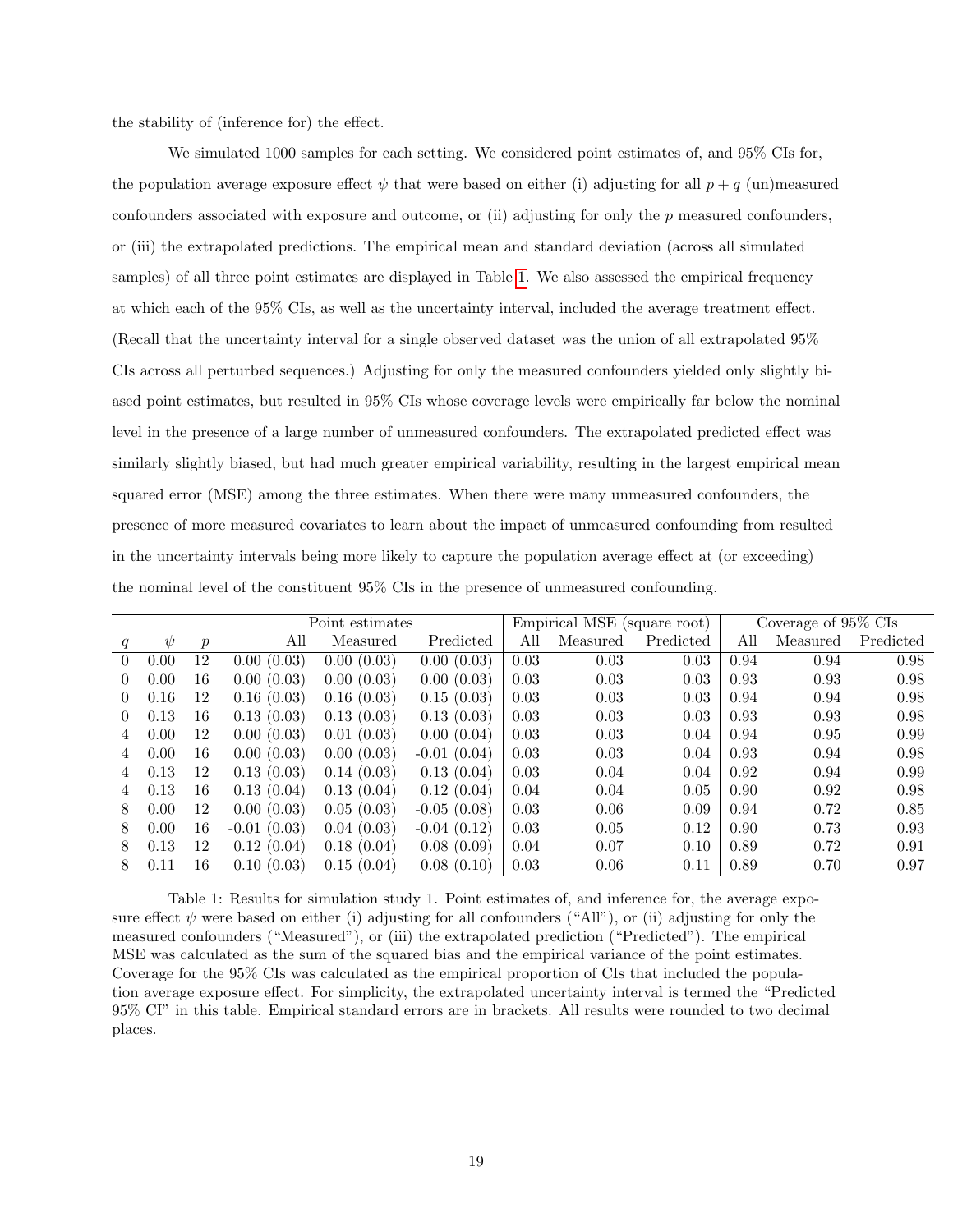#### C.2 Study 2

In this study, we compare the proposed method with the existing methods of Carnegie et al.<sup>[4](#page-9-1)</sup>, as imple-mented in the "treatSens" package<sup>[5](#page-9-3)</sup>, and of Cinelli and Hazlett<sup>[6](#page-9-4)</sup>, as implemented in the "sensemakr" package<sup>[7](#page-10-7)</sup> in  $\mathbb{R}^{25}$  $\mathbb{R}^{25}$  $\mathbb{R}^{25}$ . We modified the data-generating process of the previous study to fulfill the required as-sumptions of Carnegie et al.<sup>[4](#page-9-1)</sup>; i.e., exposure was generated as  $A \sim \Phi(\alpha_0 + \sum_{k=1}^{p+q} \alpha_k L_k)$ , where  $\Phi(\cdot)$  is the cumulative distribution function of a standard normal variable so that the exposure model employs a "probit" link, and outcome  $Y \sim \mathcal{N}(\beta_0 + \delta A + \sum_{k=1}^{p+q} \beta_k L_k, p+q)$  was continuous and normally distributed (with variance simply equal to the total variance of all  $p+q$  independent confounders with unit variance). Cinelli et al.<sup>[7](#page-10-7)</sup> require only a continuous outcome so that linear regression models can be fitted, with no exposure model needed. We set  $\alpha_0 = \beta_0 = 0, \alpha_k \sim \text{Uniform}(-0.25, 0.25), \beta_k \sim \text{Uniform}(-4, 4), k = 1, \ldots, p + q$ . We considered settings with  $p = 16, q \in \{0, 4, 8\}$ , and  $\delta \in \{0, 2\}$ . In addition, to empirically evaluate the biases that can result when the "probit" link function in the assumed exposure model is misspecified, we generated data for the exposure under a "logit" link function. There were a total of 12 different data-generating scenarios.

For each setting, we first generated a single population of size  $N = 50000$  with all  $p + q$  confounders, then induced unmeasured confounding by iteratively removing the q confounders that resulted in the smallest (absolute) changes to the effects between consecutive orbits following the deterministic cri-terion [\(1\)](#page-3-0). These (same) q confounders would thus be regarded as unmeasured (in each observed sample), so that only p measured confounders remained available for adjustment. The data for each observed sample was generated by randomly drawing (without replacement)  $n = 2000$  individuals from the population. For each observed data, we carried out the proposed sensitivity analysis by eliminating the measured confounders in turn to minimize the (squared) differences in the effects between consecutive orbits following [\(1\)](#page-3-0). We then constructed the sequence of standardized effect estimators, as well as the 95% CIs for the effect, indexed by the sequence of nested confounder subsets. Natural cubic splines with the maximum number of  $p-1$  (equally-spaced interior) knots were fitted to each sequence. The predicted (inference for the) effect adjusting for q unmeasured confounders was then extrapolated to. When  $q = 0$ , we extrapolated to two unmeasured confounders to assess the stability of (inference for) the effect.

Both the treatSens and sensemakr methods require specifying values for the sensitivity parameters that encode the separate associations between a single hypothetical unmeasured confounder with the exposure, and with the outcome, respectively, for each individual simulated dataset. For simplicity when implementing these simulation studies, we selected a "calibrated," or "benchmark," value among the coefficient estimates of the p measured confounders in the exposure (or outcome) model fitted to each sim-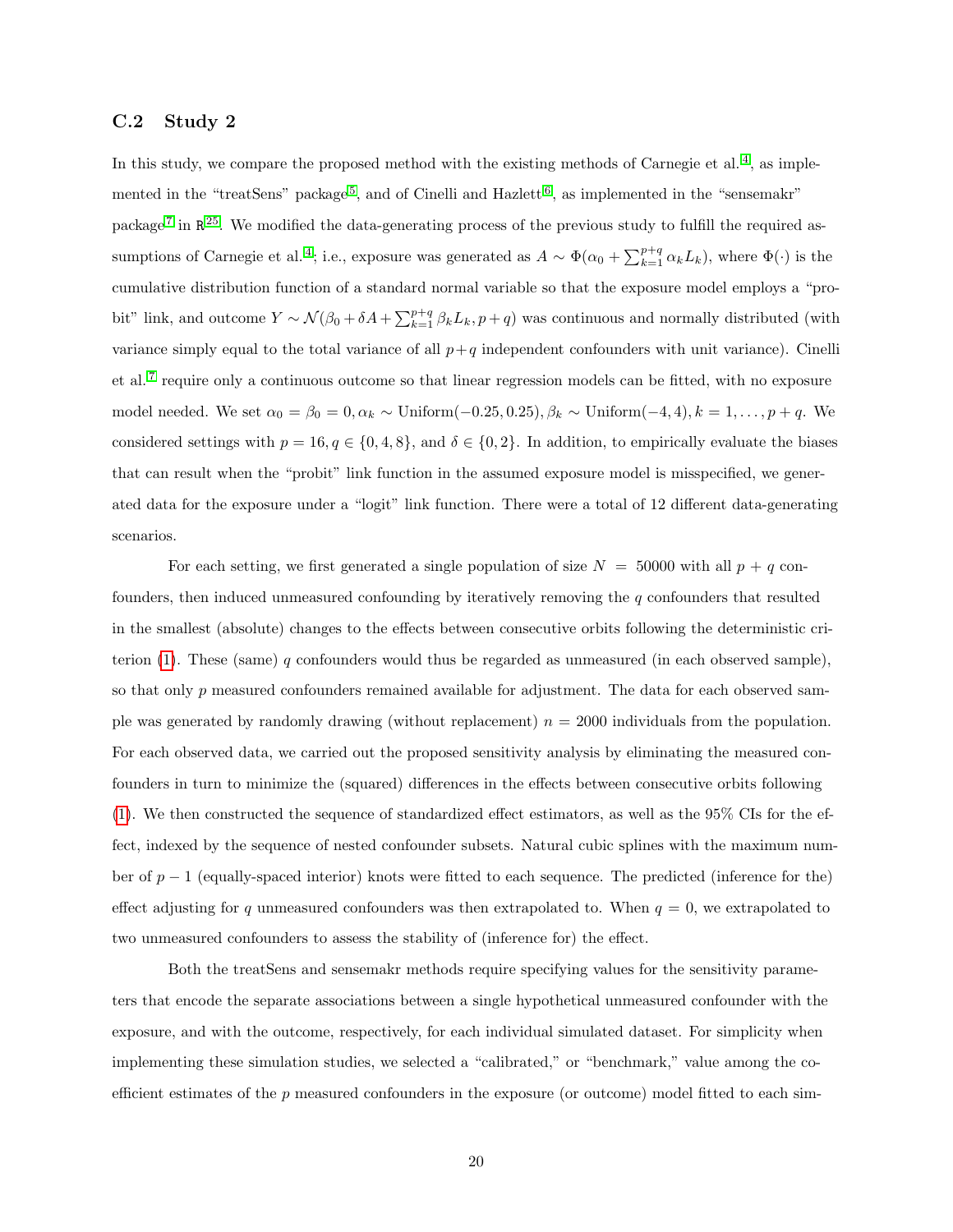ulated observed data. When  $q = 0$  so that there truly was no unmeasured confounding, we selected the coefficient estimate with the smallest (absolute) magnitude among the  $p$  estimated coefficients to assess the impact of incorrectly assuming some (minimal) unmeasured confounding. When  $q > 0$  so that there truly was unmeasured confounding, we selected the coefficient estimate with the largest (absolute) magnitude among the  $p$  estimated coefficients as a proxy for the multiple unmeasured confounders. When using the treatSens method, we sampled 500 posterior draws of the exposure effect point estimate, and its standard error estimate, for the given combination of the sensitivity parameter values. The point estimate was determined as the posterior mean, and the standard error estimate was determined using Rubin's rules as described in Carnegie et al.<sup>[4](#page-9-1)</sup>; 95% Wald CIs were then constructed using the corresponding standard normal quantiles. When using the sensemakr method, we selected a bias adjustment that reduces (increases) the absolute value of the estimated coefficient for the exposure in the outcome model if  $\psi = 0 \ (\psi > 0)$ , even though the true value of  $\psi$  is unknown in practice. All other arguments in the sensemakr function were left at their default values.

We simulated 1000 samples for each setting. We again considered the point estimates of, and 95% CIs for, the population average exposure effect  $\psi$  that were based on either (i) adjusting for all  $p+q$  (un)measured confounders associated with exposure and outcome, or (ii) adjusting for only the p measured confounders, or (iii) the extrapolated predictions. In addition, we considered the predictions using the treatSens and sensemakr methods with their respective calibrated or benchmark values of the sensitivity parameters. The empirical mean and standard deviation (across all simulated samples) of all five point estimates are displayed in Table [2.](#page-22-0) Because the treatSens method can fail for a given combination of the calibrated sensitivity parameter values, we included the proportion of simulated datasets where the method returned such an error. We also assessed the empirical frequency at which each of the 95% CIs included the average treatment effect. There were no systematic biases in the point estimates empirically when all the confounders (including those regarded as unmeasured) were adjusted for, regardless of the assumed link function for the exposure model. The treatSens method failed in at least 40% of the simulated datasets; among datasets where the method successfully converged, unbiased point estimates were obtained only when there was truly no exposure effect ( $\psi = 0$ ) and no unmeasured confounding ( $q = 0$ ). However, the 95% CIs met the nominal coverage levels only when the probit link was correctly assumed; in all other cases, the CIs failed to capture the true value of  $\psi$  in all the simulated samples. The sensemakr method yielded unbiased estimates when there was truly no exposure effect  $(\psi = 0)$ , and positively biased estimates when there was an exposure effect ( $\psi > 0$ ). However, the 95% CIs had empirical coverage levels far below their nominal levels when  $\psi > 0$  and there was unmeasured confounding  $(q > 0)$ . The extrapolated predicted effects were unbiased (within the empirical standard errors) across all settings. In most settings,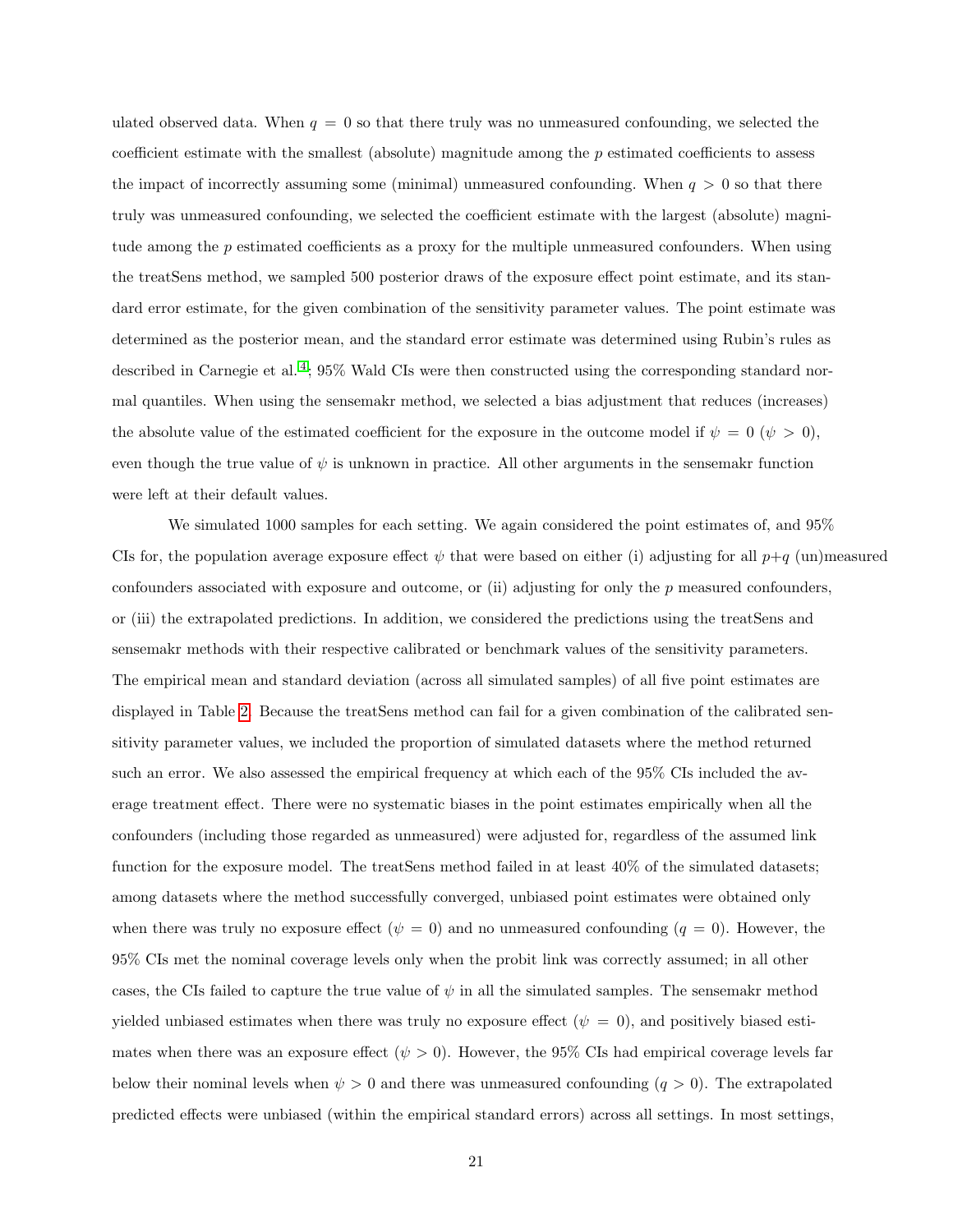the uncertainty intervals had coverage levels that empirically exceeded their nominal levels, except when  $q = 8$  where the coverage levels fell below their nominal levels empirically.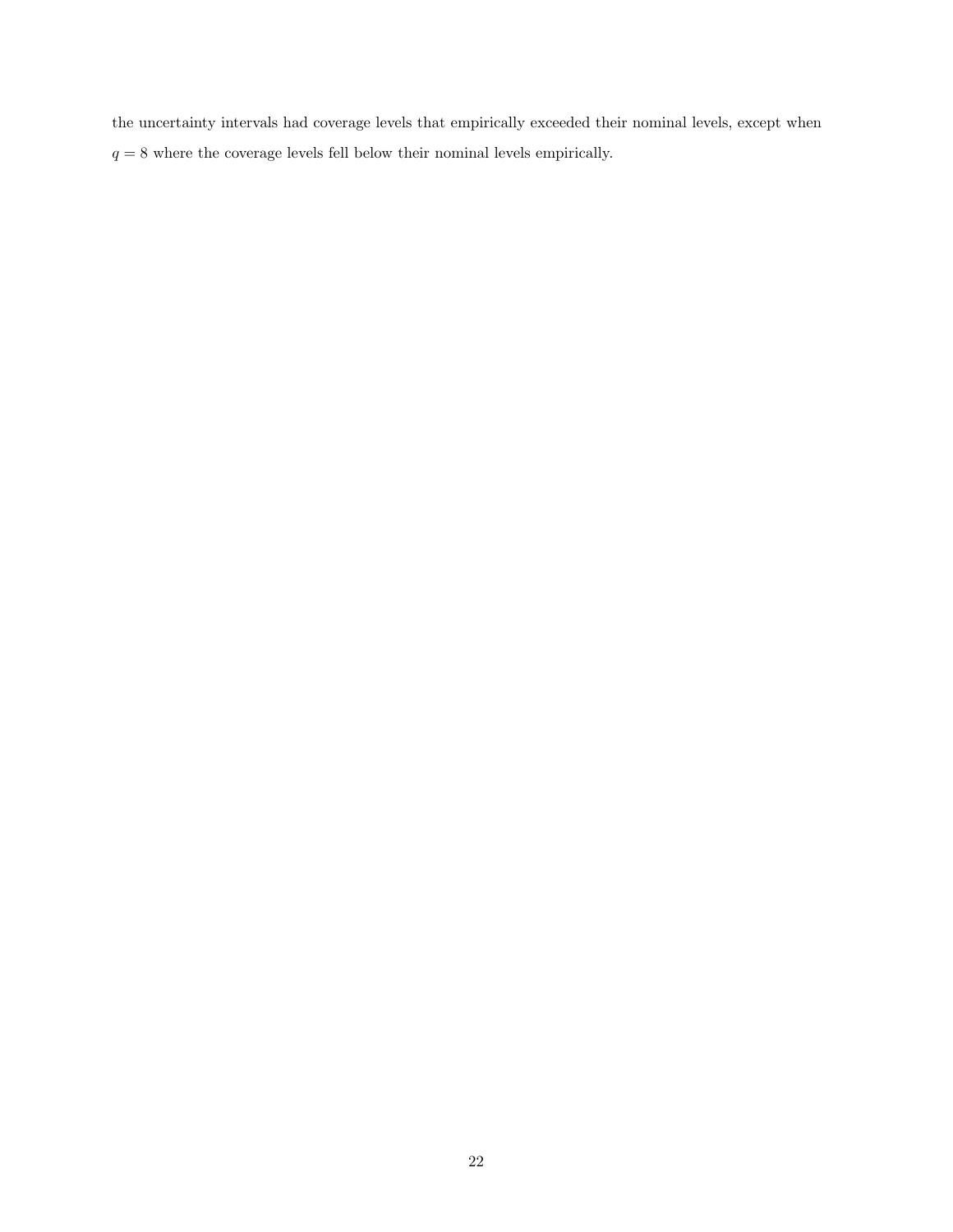|                  |        |                  |                   | Point estimates       |               |                             |               |                     |                    |               |                   |                            |            |
|------------------|--------|------------------|-------------------|-----------------------|---------------|-----------------------------|---------------|---------------------|--------------------|---------------|-------------------|----------------------------|------------|
| $\boldsymbol{q}$ | link   |                  | $\psi$            |                       |               | All                         | Measured      | $\%$ fail           |                    | treatSens     |                   | sensemakr                  | Predicted  |
| $\boldsymbol{0}$ | logit  |                  | $\overline{0.00}$ |                       | 0.02(0.18)    |                             | 0.02(0.18)    | 0.44                |                    | $-0.01(0.02)$ |                   | $\overline{0.01}$ $(0.17)$ | 0.02(0.24) |
| $\boldsymbol{0}$ | logit  |                  | $2.00\,$          |                       | 2.01(0.19)    |                             | 2.01(0.19)    | $0.47\,$            |                    | 0.19(0.02)    |                   | 2.02(0.19)                 | 2.01(0.25) |
| $\boldsymbol{0}$ | probit |                  | $0.00\,$          |                       | 0.03(0.20)    |                             | 0.03(0.20)    | 0.44                |                    | 0.00(0.02)    |                   | 0.03(0.18)                 | 0.03(0.25) |
| $\boldsymbol{0}$ | probit |                  | $2.00\,$          |                       | 2.03(0.20)    |                             | 2.03(0.20)    | 0.43                |                    | 0.20(0.02)    |                   | 2.05(0.19)                 | 2.03(0.24) |
| $\,4\,$          | logit  |                  | $0.00\,$          |                       | $-0.02(0.20)$ |                             | 0.11(0.29)    | $0.60\,$            |                    | $-3.37(0.97)$ |                   | $-0.06$ $(0.37)$           | 0.16(0.53) |
| 4                | logit  |                  | $2.00\,$          |                       | 1.99(0.20)    |                             | 2.12(0.28)    | $0.61\,$            |                    | $-3.28(0.83)$ |                   | 2.60(0.36)                 | 2.17(0.52) |
| 4                | probit |                  | $0.00\,$          |                       | $-0.03(0.23)$ |                             | 0.16(0.33)    | $0.60\,$            |                    | $-3.44(0.84)$ |                   | $-0.19(0.60)$              | 0.32(0.66) |
| $\overline{4}$   | probit |                  | $2.00\,$          | 1.98(0.24)            |               |                             | 2.16(0.32)    | $0.59\,$            |                    | $-3.23(0.91)$ |                   | 2.94(0.44)                 | 2.32(0.67) |
| $8\,$            | logit  |                  | $0.00\,$          | 0.06(0.23)            |               |                             | $-0.02(0.32)$ | $\,0.64\,$          |                    | $-1.66(1.38)$ |                   | $-0.01(0.33)$              | 0.21(1.15) |
| $8\,$            | logit  |                  | $2.00\,$          |                       | 2.04(0.22)    |                             | 1.97(0.33)    | $0.61\,$            |                    | $-1.63(1.42)$ |                   | 2.35(0.41)                 | 2.25(1.11) |
| $8\,$            | probit |                  | $0.00\,$          |                       | 0.04(0.29)    |                             | $-0.08(0.38)$ | $0.66\,$            |                    | $-1.92(1.46)$ |                   | 0.03(0.52)                 | 0.59(1.56) |
| $8\,$            | probit |                  | $2.00\,$          |                       | 2.03(0.27)    |                             | 1.88(0.37)    | $\,0.64\,$          |                    | $-1.70(1.45)$ |                   | 2.47(0.49)                 | 2.62(1.48) |
|                  |        |                  |                   |                       |               | Empirical MSE (square root) |               |                     |                    |               |                   |                            |            |
|                  |        | q                |                   | $\operatorname{link}$ | $\psi$        | All                         | Measured      | treatSens           |                    | sensemakr     |                   | Predicted                  |            |
|                  |        | $\overline{0}$   |                   | logit                 | $0.00\,$      | 0.18                        | 0.18          |                     | 0.02               |               | 0.17              | 0.24                       |            |
|                  |        | $\boldsymbol{0}$ |                   | logit                 | $2.00\,$      | 0.19                        | $0.19\,$      |                     | 1.81               |               | $0.19\,$          | $0.25\,$                   |            |
|                  |        | $\boldsymbol{0}$ | probit            |                       | $0.00\,$      | 0.20                        | 0.20          |                     | $0.02\,$           |               | 0.18              | $0.26\,$                   |            |
|                  |        | $\boldsymbol{0}$ | probit            |                       | $2.00\,$      | $\rm 0.21$                  | $\rm 0.21$    |                     | $1.80\,$           |               | $0.20\,$          | 0.24                       |            |
|                  |        | $\overline{4}$   |                   | logit                 | $0.00\,$      | $0.21\,$                    | $0.31\,$      |                     | $3.50\,$           |               | $0.38\,$          | $0.56\,$                   |            |
|                  |        | $\overline{4}$   |                   | logit                 | $2.00\,$      | $\rm 0.21$                  | $\rm 0.31$    |                     | $5.35\,$           |               | 0.70              | 0.55                       |            |
|                  |        | $\overline{4}$   | probit            |                       | $0.00\,$      | $0.23\,$                    | $0.37\,$      |                     | $3.54\,$           |               | $0.63\,$          | 0.73                       |            |
|                  |        | $\,4\,$          | probit            |                       | $2.00\,$      | 0.24                        | $0.36\,$      |                     | $5.31\,$           |               | 1.04              | 0.75                       |            |
|                  |        | 8                |                   | logit                 | $0.00\,$      | $0.24\,$                    | $\rm 0.32$    |                     | $2.16\,$           |               | $0.33\,$          | $1.17\,$                   |            |
|                  |        | 8                |                   | logit                 | $2.00\,$      | 0.23                        | 0.33          |                     | 3.89               |               | $0.54\,$          | 1.14                       |            |
|                  |        | 8                | probit            |                       | $0.00\,$      | $0.29\,$                    | 0.39          |                     | 2.41               |               | $\rm 0.52$        | $1.67\,$                   |            |
|                  |        | 8                | probit            |                       | $2.00\,$      | $0.27\,$                    | 0.39          |                     | 3.97               |               | 0.67              | 1.61                       |            |
|                  |        |                  |                   |                       |               |                             |               | Coverage of 95% CIs |                    |               |                   |                            |            |
|                  |        | $\boldsymbol{q}$ |                   | link                  | $\psi$        | All                         | Measured      |                     | $\mbox{treatSens}$ | $s$ ensemakr  |                   | Predicted                  |            |
|                  |        | $\overline{0}$   |                   | logit                 | 0.00          | 0.96                        | 0.96          |                     | 0.00               |               | $\overline{0.96}$ | 0.99                       |            |
|                  |        | $\boldsymbol{0}$ |                   | logit                 | $2.00\,$      | $0.95\,$                    | $\rm 0.95$    |                     | $0.00\,$           |               | 0.94              | 0.98                       |            |
|                  |        | $\boldsymbol{0}$ | probit            |                       | $0.00\,$      | $0.95\,$                    | $\rm 0.95$    |                     | $1.00\,$           |               | $\rm 0.95$        | 0.98                       |            |
|                  |        | $\boldsymbol{0}$ | probit            |                       | $2.00\,$      | $0.95\,$                    | $\rm 0.95$    |                     | $0.00\,$           |               | $0.95\,$          | 0.98                       |            |
|                  |        | $\,4\,$          |                   | logit                 | $0.00\,$      | $0.95\,$                    | $\rm 0.93$    |                     | $0.00\,$           |               | $0.76\,$          | 0.98                       |            |
|                  |        | $\overline{4}$   |                   | logit                 | $2.00\,$      | $0.96\,$                    | 0.94          |                     | $0.00\,$           |               | $0.35\,$          | $0.97\,$                   |            |
|                  |        | $\,4\,$          | probit            |                       | $0.00\,$      | 0.94                        | $\rm 0.91$    |                     | $0.00\,$           |               | 0.43              | $\rm 0.95$                 |            |
|                  |        | $\,4\,$          | probit            |                       | $2.00\,$      | 0.94                        | $\rm 0.92$    |                     | $0.00\,$           |               | $0.16\,$          | $\rm 0.94$                 |            |
|                  |        | 8                |                   | logit                 | 0.00          | 0.94                        | $0.96\,$      |                     | $0.00\,$           |               | $\rm 0.91$        | $\rm 0.81$                 |            |
|                  |        | $8\,$            |                   | logit                 | $2.00\,$      | $0.96\,$                    | $\rm 0.96$    |                     | $0.00\,$           |               | 0.69              | 0.82                       |            |
|                  |        | 8                | probit            |                       | 0.00          | 0.93                        | 0.94          |                     | 0.00               |               | 0.79              | 0.84                       |            |
|                  |        | 8                | probit            |                       | $2.00\,$      | 0.95                        | 0.95          |                     | 0.00               |               | 0.63              | 0.86                       |            |

<span id="page-22-0"></span>Table 2: Results for simulation study 2. Point estimates of, and inference for, the average exposure effect  $\psi$  were based on either (i) adjusting for all confounders ("All"), or (ii) adjusting for only the measured confounders ("Measured"), or (iii) the extrapolated prediction ("Predicted"), or (iv) the treatSens method assuming calibrated values of the sensitivity parameters, or (v) the sensemakr method assuming benchmark values of the sensitivity parameters. The proportion of simulated datasets where the treatSens method failed is labelled as "% fail." The empirical MSE was calculated as the sum of the squared bias and the empirical variance of the point estimates. Coverage for the 95% CIs was calculated as the empirical proportion of CIs that included the population average exposure effect. Empirical standard errors are in brackets. All results were rounded to two decimal places.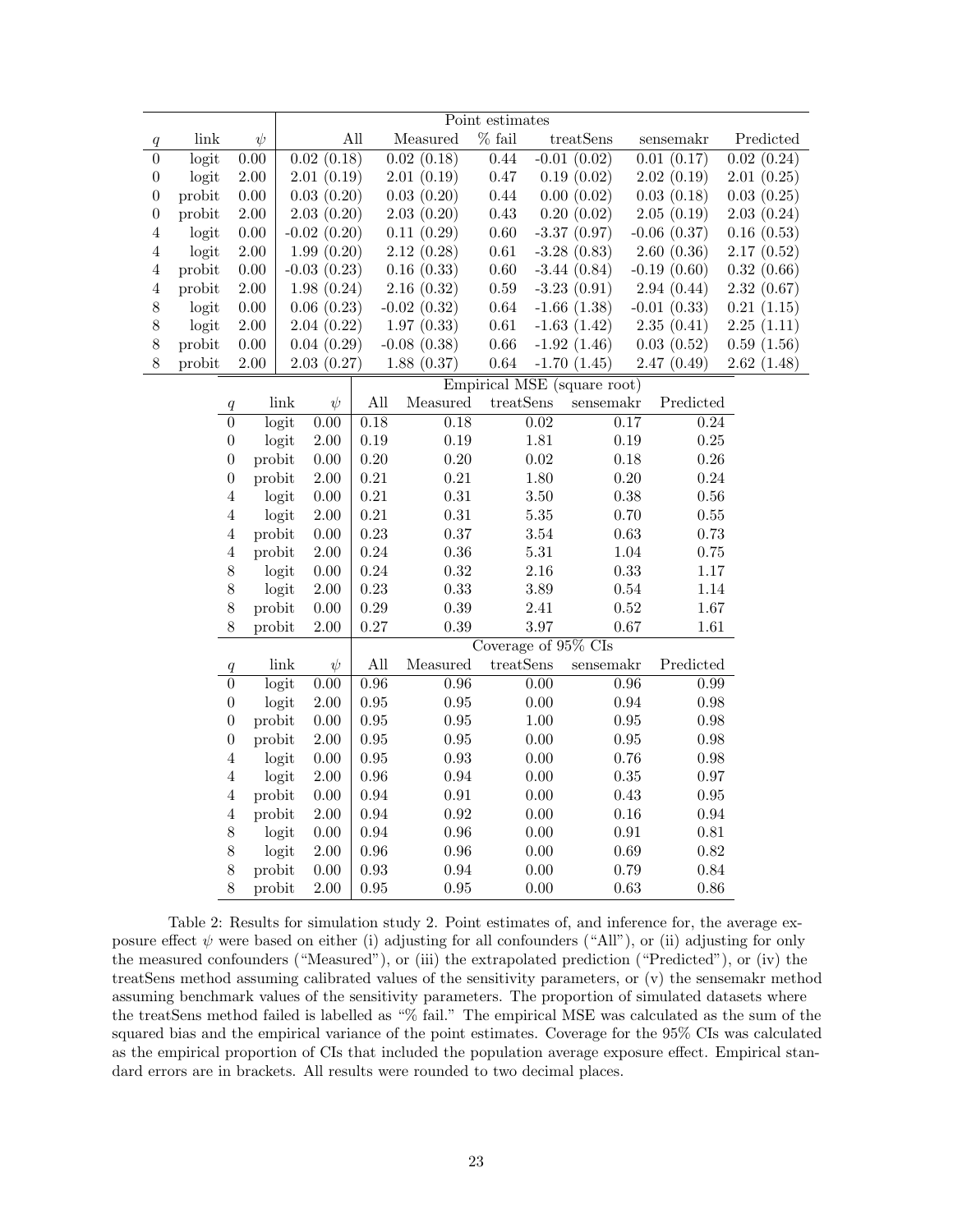#### <span id="page-23-0"></span>D AIDS CLINICAL TRIALS GROUP STUDY 175

The 'ACTG175' dataset was from an AIDS randomized clinical trial, and was distributed as part of the speff2trial package via the Comprehensive R Archive Network ([https://CRAN.R-project.org/package](https://CRAN.R-project.org/package=speff2trial)= [speff2trial](https://CRAN.R-project.org/package=speff2trial)). The trial compared monotherapy using either zidovudine or didanosine alone with combination therapy using either zidovudine and didanosine, or zidovudine and zalcitabine, in adults infected with the human immunodeficiency virus type I whose CD4 T cell counts were between 200 and 500 per cubic millimeter. Exposure was (re)coded as  $A = 0$  for therapy using either zidovudine or didanosine only, and  $A = 1$  for therapies combining zidovudine and either didanosine or zalcitabine. A binary outcome was defined based on whether a participant's CD4 T cell count at  $96 \pm 5$  weeks was greater than 250 or not. The full dataset contained 2139 participants with 17 measured (putative) confounders, but we only considered a reduced dataset with 1342 participants having complete data so that an exposure model with all covariates could be fitted. In addition, one covariate (prior zidovudine use) that was singular in the reduced dataset was dropped.

The sequence of effect estimators constructed by eliminating covariates one at a time following the criterion in [\(1\)](#page-3-0) is plotted (as empty circles) in Figure [2.](#page-24-0) Because this was a randomized controlled trial, confounding of the exposure-outcome relation was unlikely, but could have been induced by the exclusion of incomplete observations. Adjusting for different covariates did not greatly affect the exposure effect estimates, as shown by the relatively stable trajectory across different adjustment sets: across all the orbits, the estimated effect was about 0.10, with a 95% CI approximately between 0.05 and 0.15. We calculated  $B = 500$  perturbed sequences of the estimators and their corresponding 95% CIs. Across all the perturbations, the 95% CIs for the exposure effect excluded zero, even when (all) the measured covariates had been intentionally eliminated from adjustment. A natural cubic spline with the maximum number of 15 equally-spaced interior knots was fitted to each (perturbed) sequence of the estimators and endpoints of the 95% CI. The predicted effects, and uncertainty intervals, adjusting for between one and eight (half the number of measured covariates) hypothetical confounders were then extrapolated to. We trimmed 5% of the extreme endpoints of the perturbed CIs to construct the uncertainty intervals. Further adjustment for hypothetical unmeasured confounding appeared unlikely to yield an effect estimate that would be significantly indistinguishable from zero: the uncertainty interval excluded zero even after adjusting for seven additional hypothetical (unmeasured) confounders, as indicated by the filled triangles being above zero in Figure [2.](#page-24-0) The results suggested that statistical inference for the effect was unlikely to change (from adjusting for only the measured confounders). The conclusion that there was a (statistically significant) positive average exposure effect of combination therapy on CD4 T cell count thus appeared to be insensitive to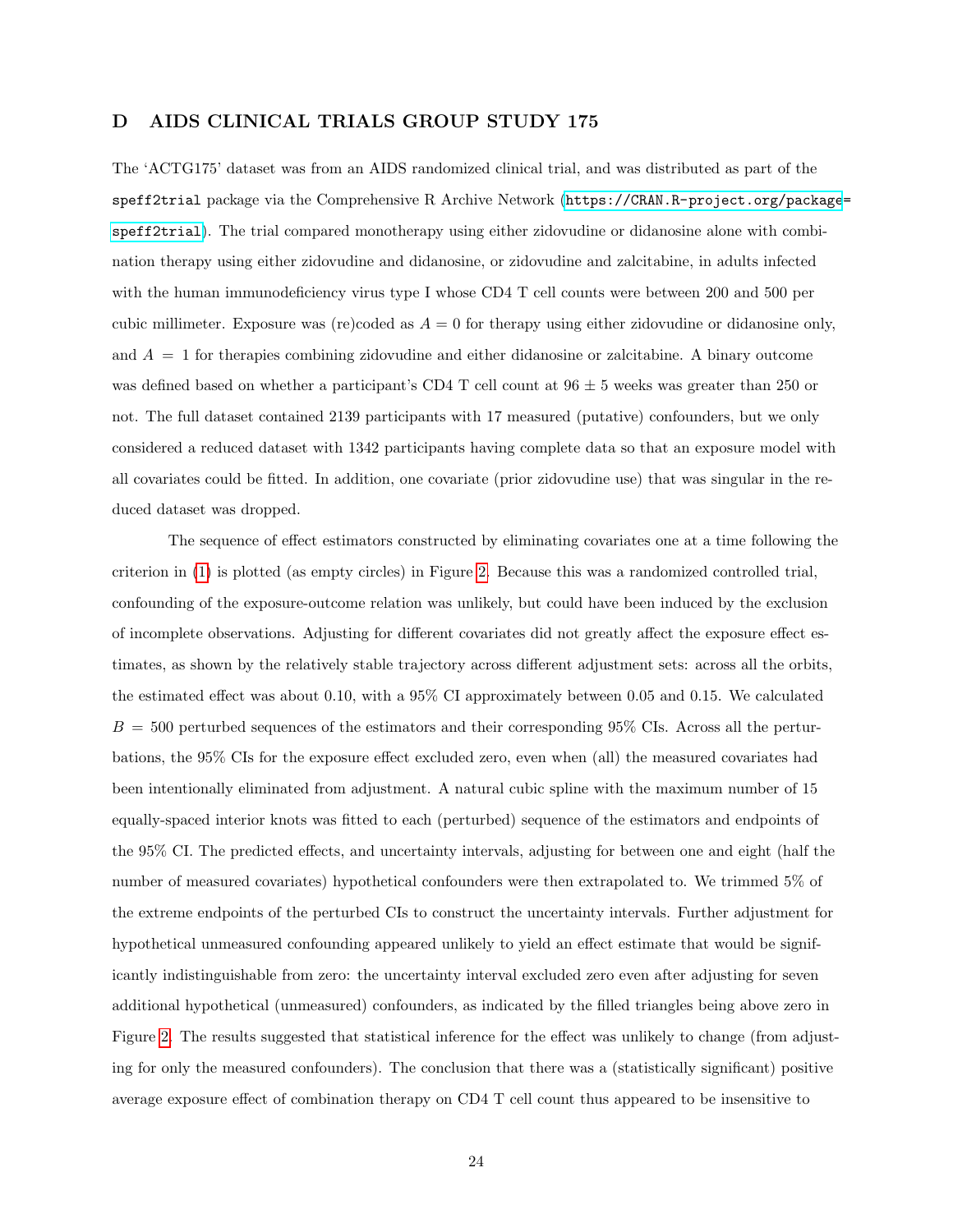

**Uncertainty intervals for ACTG175 data**

<span id="page-24-0"></span>Figure 2: Estimators of the average exposure effect from each orbit, for the ACTG175 data. Circles indicate the point estimates, and (inverted) triangles indicate the (lower) upper endpoint of the 95% CI. Empty points indicate the sequence of effect estimates constructed by eliminating a single measured confounder from adjustment in turn. The curve corresponds to a fitted natural cubic spline. Filled points indicate the (extrapolated) predictions after adjusting for  $q$  additional unmeasured confounders. Each thin grey line corresponds to the natural cubic spline fitted to a perturbed sequence. The vertical lines indicate the symmetric 95 percentiles of the predicted effects across all B perturbations.

# <span id="page-24-1"></span>E EXISTING METHODS FOR SENSITIVITY ANALYSIS

Existing methods for assessing sensitivity to unmeasured confounding typically judge the (minimum) extent that adjusting for a hypothetical scalar confounder, conditional on the measured confounders, affects inference about the causal effect. A widely-adopted approach focuses on characterizing the (strength and direction of) association between the hypothetical confounder and the exposure, either as a regression coefficient or the odds ratio of receiving exposure, as a sensitivity parameter [28,](#page-11-5)[29,](#page-12-4)[31,](#page-12-0)[33](#page-12-8)[,42](#page-13-1). Another approach further incorporates the (strength and direction of) association between the hypothetical confounder and the outcome as an additional sensitivity parameter  $19,20,32$  $19,20,32$  $19,20,32$ . Recent methods adopting the latter approach include VanderWeele and Arah<sup>[34](#page-12-10)</sup>, Richardson et al.<sup>[26](#page-11-6)</sup>, Carnegie et al.<sup>[4](#page-9-1)</sup>, Ding and VanderWeele<sup>[12](#page-10-3)</sup>, Dorie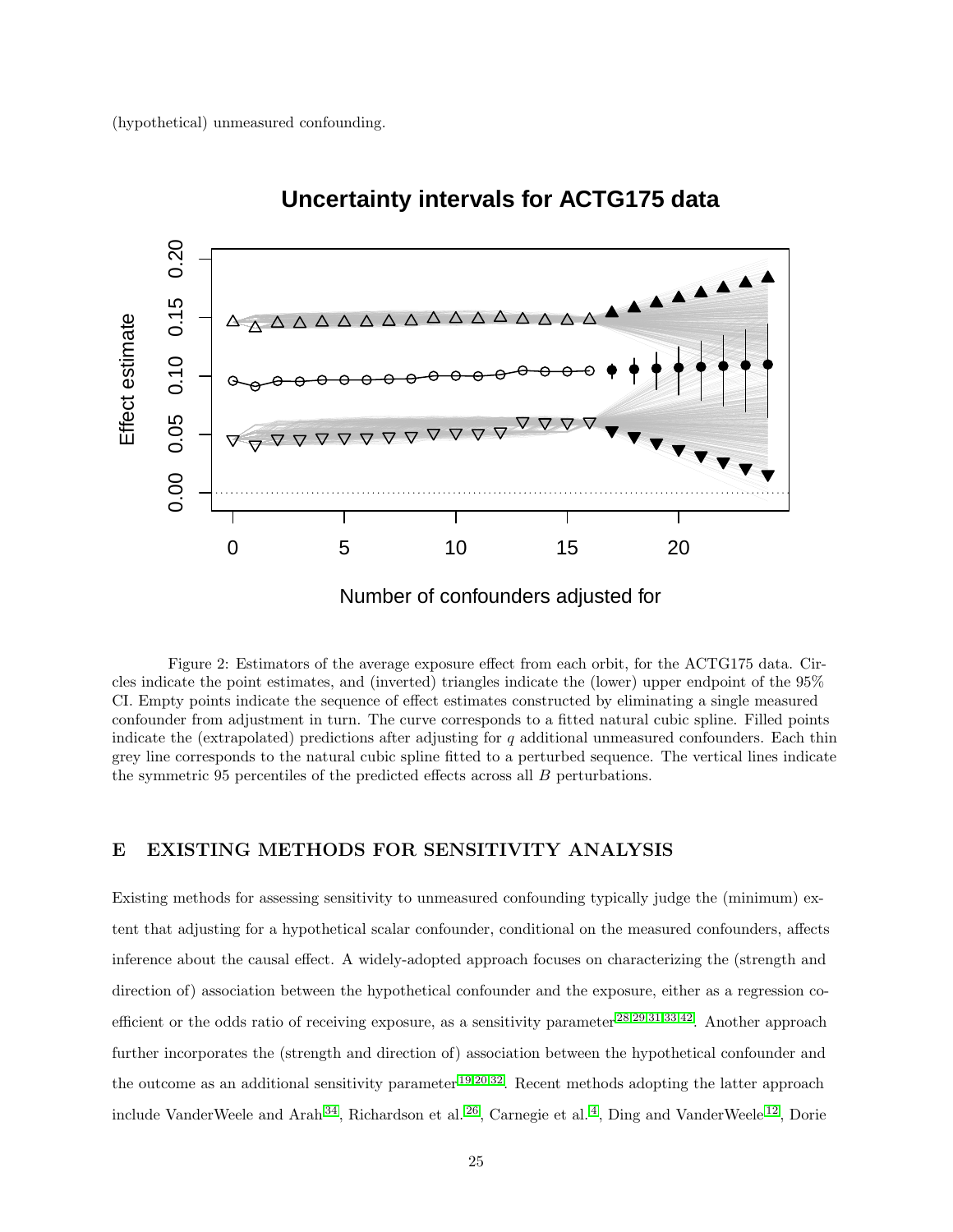et al. <sup>[13](#page-10-4)</sup>, VanderWeele and Ding<sup>[35](#page-12-11)</sup>, Genbäck and de Luna<sup>[14](#page-10-8)</sup>, Zhang and Tchetgen Tchetgen<sup>[41](#page-12-12)</sup>, Cinelli and Hazlett<sup>[6](#page-9-4)</sup>, Veitch and Zaveri<sup>[37](#page-12-5)</sup>, among many others. We refer readers to Liu et al.<sup>[21](#page-11-7)</sup> and Carnegie et al.<sup>[4](#page-9-1)</sup> for an overview of other approaches, including methods that require restrictive assumptions about the parametric form of the outcome model that encodes the exposure effect, and to Veitch and Zaveri<sup>[37](#page-12-5)</sup> for an overview of other methods that do not explicitly consider a hypothetical unmeasured confounder and involve other (more complex) sensitivity parameters. Methods using sensitivity parameters that encode the hypothetical confounder's separate associations with exposure and outcome typically require first specifying a discrete grid of values for the parameters, then estimating the causal effect after adjusting for the hypothetical confounder under different fixed parameter values. Graphical tools, such as bivariate sensitivity contour plots [4](#page-9-1)[,12,](#page-10-3)[13,](#page-10-4)[35,](#page-12-11)[37](#page-12-5) that visualize different combinations of how strongly the hypothetical confounder must be (simultaneously) associated with exposure and outcome for the conclusions to be affected, can be especially useful for applied researchers.

But sensitivity analyses predicated on such sensitivity parameters suffer from a number of shortcomings. First, users of grid-based approaches must explicitly state the granularity, range, and even signs, for plausible values of the separate (conditional) associations between the hypothetical confounder and the exposure, and the outcome. Reference values are sometimes estimated or postulated based on the measured confounders' (conditional) associations with exposure (and outcome) via an empirical "calibration." A specific measured confounder is selected as a reference based on e.g., its (standardized) estimated re-gression coefficient<sup>[4](#page-9-1)</sup>; or its marginal effect size on the outcome<sup>[13](#page-10-4)</sup>; or its relative risk on the (binary) out-come conditional on other measured confounders<sup>[35](#page-12-11)</sup>; or its contribution to the variation in the outcome<sup>[37](#page-12-5)</sup>. Bayesian sensitivity analyses for unmeasured confounding [15,](#page-10-9)[18](#page-11-8)[,23](#page-11-9)[,24](#page-11-10) avoid such user calibration through the application of Bayes Theorem to obtain a posterior distribution for the sensitivity parameters, but require more restrictive parametric assumptions about the outcome model. Second, with the exception of Bonvini and Kennedy<sup>[1](#page-9-5)</sup>, Zhang and Tchetgen Tchetgen<sup>[41](#page-12-12)</sup> and Cinelli and Hazlett<sup>[6](#page-9-4)</sup>, most sensitivity analyses that evaluate the associations between a hypothetical confounder with exposure, or outcome, or both, (implicitly) require certain assumptions about whether the confounder is continuous or dichotomous, or the distribution of the confounder, or whether the bias is away or toward the null. Third and most crucially, sensitivity analyses based on such sensitivity parameters can potentially lead to scientifi-cally meaningless and logically incoherent conclusions<sup>[27](#page-11-11)</sup>. Consider the following simple example where the (true) probability of receiving a binary exposure  $(A = 1)$  depends on a logistic model with main effects for three confounders,  $L_1, L_2$ , and  $U$ ; e.g.,  $Pr(A = 1|L_1, L_2, U) = expit(\beta_0 + \beta_1 L_1 + \beta_2 L_2 + \Gamma U)$ , where  $\exp(t(x)) = \exp(x)/\{1 + \exp(x)\}\.$  The interpretation of the conditional odds ratio of being exposed due to  $L_1$  under the true model,  $\exp(\beta_1)$ , depends on the values of the other confounders  $L_2$  and U, even in the